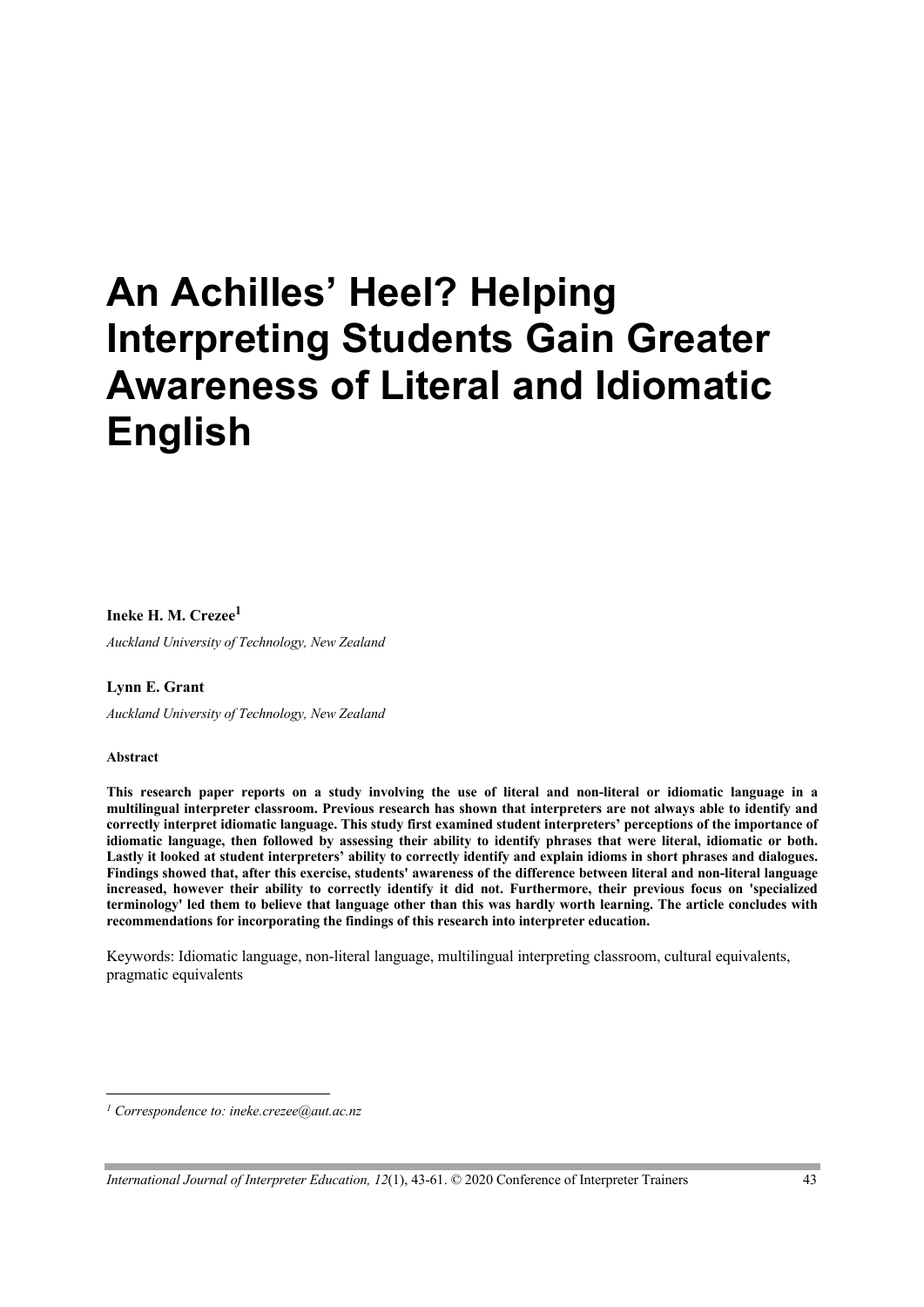# **An Achilles' Heel? Helping Interpreting Students Gain Greater Awareness of Literal and Idiomatic English**

## **1. Introduction and background**

Interpreters are required to be proficient in both their native language and at least one other language. At the Auckland University of Technology interpreting students must have achieved an IELTS (International English Language Testing System) score of 7.5 academic to be accepted into the undergraduate interpreting courses. Interpreting course applicants who do not have a recent IELTS result, have their spoken and written proficiency skills as well as their listening comprehension in English assessed by lecturers. Interpreters need to reach this high level of proficiency in both languages to prepare them for interpreting for clients in a range of situations. One especially challenging aspect of interpreting is that of dealing with non-literal or idiomatic English. Obviously, this issue is not exclusive to interpreters, as translators face similar challenges.

This article reports on a study of student understanding of written idioms in a multilingual interpreter classroom. In a previous study (Crezee & Grant, 2013), students had been asked to paraphrase authentic idiomatic language from brief television dialogues. The term 'idiomatic' in this article refers to language that is noncompositional and cannot be accurately understood by adding together the meanings of the individual words involved (Chomsky, 1980; Fernando & Flavell, 1981; Fernando, 1996; Fraser, 1970). One thing that emerged from the previous study was the difficulty these advanced interpreting students had at actually identifying the idiomatic language. In other words, if they were presented with idiomatic language that was highlighted and used in a written or spoken text, they were generally able to use context to guess the meaning. However, if they were asked to themselves identify the idiomatic language in a written text by circling or underlining it, they were often unable to do so. This implies that were they interpreting this language, they would quite possibly give a literal rendition of the idiomatic language, thereby potentially misinterpreting the meaning. This assumption was born out by a subsequent study (Crezee & Grant, 2016) where student interpreters incorrectly interpreted idiomatic language used by paramedics featured in authentic audiovisual interpreting practice material. Hence, student interpreters' inability to correctly distinguish literal from idiomatic language may not only affect the accuracy of their input monitoring (cf. Liu, 2008), but also prevent them from considering pragmatic and culturallyappropriate equivalences. This is of concern, as interpreting such language verbatim may result in inaccurate or culturally and pragmatically inappropriate outputs (cf. Darwish, 2006; Hale, 2014; Issa, 2018; Crezee, Teng & Burn, 2017), as demonstrated in these examples cited by Mikkelson (2017, p. 69):

"When a Colombian says *'¿que más?'* is it 'what else?' or 'how you doin'?' When a Dominican says '*dímelo, tigraso*,' is he actually talking to someone called '*tigraso'* [big tiger], or is he saying something more akin to 'talk to me, big guy'?

(Palma, 2004, as cited in Valero-Garces, 2014, p. 163)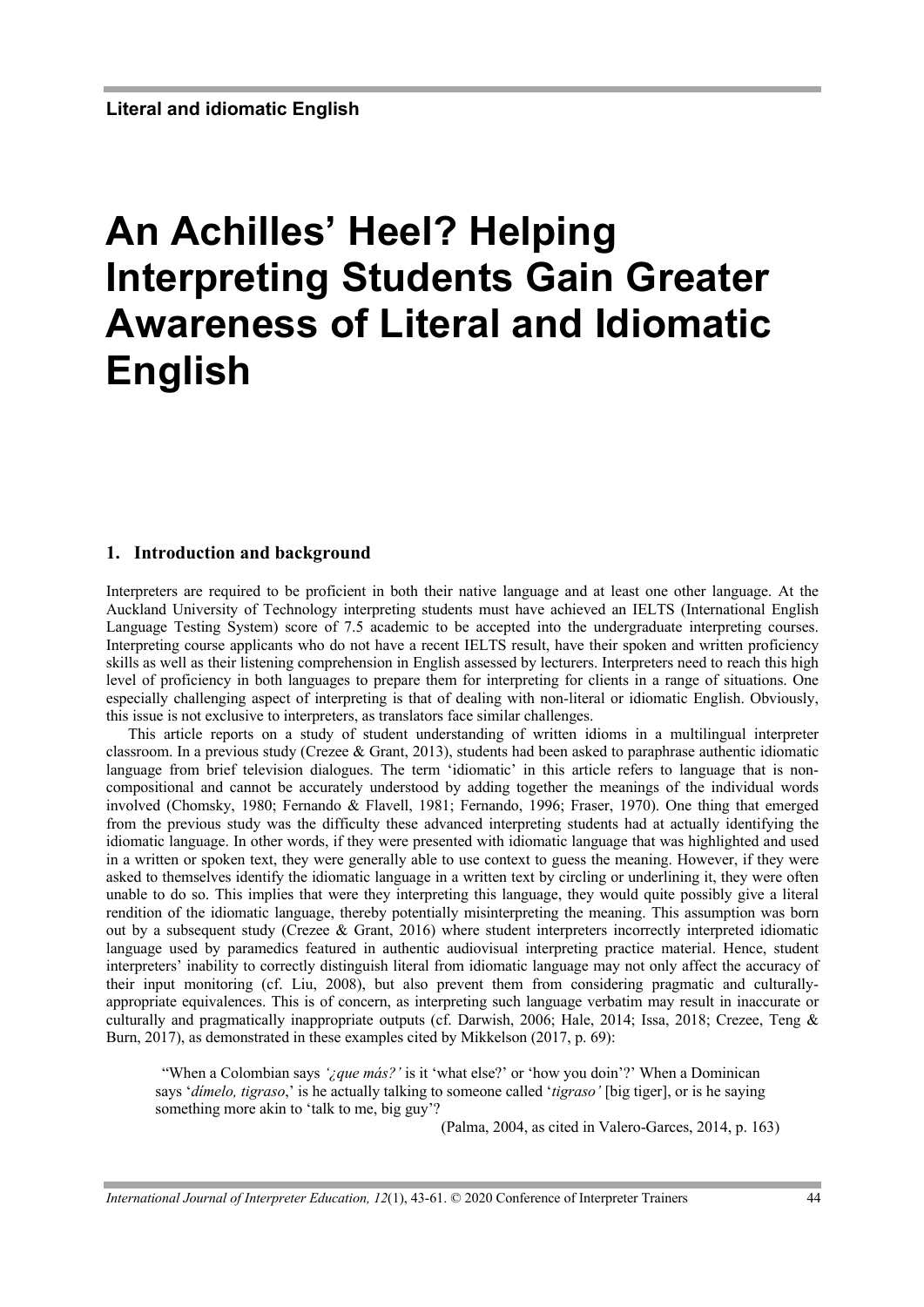Interpreters must be able to correctly identify that the speech they are hearing contains idiomatic language, as that is the first step in ascertaining the meaning in the context or to asking for clarification.

At the time of this writing, the three main District Health Board interpreting and translation services in the Greater Auckland area in New Zealand cater to the communicative needs of migrants and refugees representing 190 or more different languages, including some languages of limited diffusion. At the Auckland University of Technology, interpreter education is non-language specific, with English as the medium of instruction. Among other goals, this program aims to improve students' awareness of different facets of English language use in a range of settings. Such awareness is essential in order for students to develop appropriate interpreting strategies aimed at accurate conversion of meaning.

This study reports on a quasi-experimental study (cf. Hale & Napier, 2013) carried out in the training of a small cohort of multilingual undergraduate interpreting students attending courses over two 12-week semesters. As noted, earlier research (Crezee & Grant, 2013) showed that interpreting students are not always able to recognize idiomatic language themselves. Not recognizing idioms means students will be unable to convey the illocutionary intent of the original text (Morris, 1999, p.6), thereby running the risk of 'betraying the meaning' of the original message. In a sense, this study relates to both input monitoring (cf. Liu, 2008) and students' ability to consider culturally and pragmatically appropriate renditions when interpreting (Hale, 2014). The study, therefore, had two aims. The part of the study conducted during the first semester tested the interpreter students' awareness of and attitudes towards idiomatic language. Obviously, the ability to recognize idiomatic language constitutes a precondition for being able to either ask for clarification or find a culturally and pragmatically appropriate manner to convey the underlying meaning.

The part of the research conducted during the second semester assessed interpreting students' aptitude for identifying where a phrase had a literal meaning, an idiomatic/non-literal meaning, or both. This included their ability to identify and explain idiomatic language when it was used in brief written dialogues. Television and soap opera dialogues were chosen because earlier research (McCarthy & Carter, 1994; Grant, 1996) has shown that these tend to employ a high density of colloquial and idiomatic language. In short, we wanted to know how familiar the interpreting students were with the idiomatic phrases used in this study and to test how accurately they could categorize and explain them.

#### **2. Literature review**

## *2.1. Idiomatic language, literal and non-literal language, and interpreting*

Let us first define the term "figurative and idiomatic language". There are many ways to describe idiomatic language, but traditionally these have been defined as expressions whose meanings are 'non-compositional' and therefore cannot be understood by adding together the meanings of the individual words that make up the idiom. However there are other definitions; indeed, as Columbus (2013) noted, idioms appear to be the most thoroughly described but least clearly defined type of multiword unit. According to McPherron and Randolph (2014, p.2), "idioms stubbornly resist easy classification and are some of the most difficult vocabulary terms to teach", which compounds the problem. Previous research has shown that learners struggle with both the comprehension and production of idioms (Irujo, 1986; Fernando, 1996; Kövecses & Szabo, 1996; Cooper, 1999; Liontas, 2003). As Zyzik (2011) found, despite different ways of promoting awareness and retention of idioms, we are only beginning to understand how non-native speakers actually acquire idioms. While not testing the acquisition of idioms by interpreting students here, we wanted students to understand the challenge and necessity of learning them and encourage self-study in this area.

In this study, we used the 'non-compositional' aspect to define an idiom, as well as another aspect often used to describe idioms: their fixed form. However, Moon (1998) showed that almost 40% of what she termed FEIs (fixed expressions and idioms) allowed lexical variation or transformation. In other words, an idiom such as \*adding fuel to the fire\* might have multiple variations, such as these British National Corpus (BNC) examples: \*adding more/considerable/further/ substantial fuel to the fire\*, \*add fuel to these fires/her suspicions\*, \*added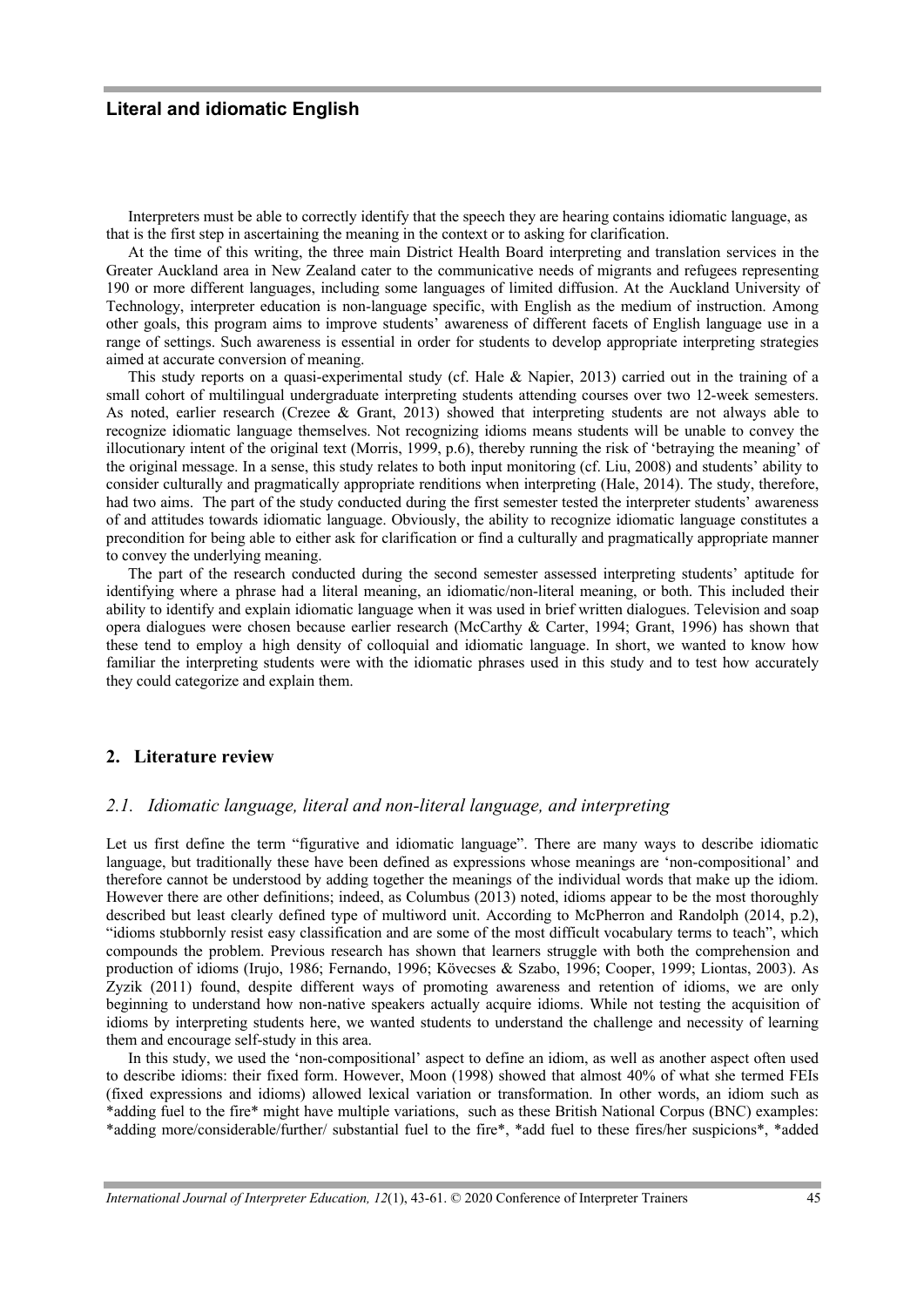fuel to the flames\*, \*fan the flames and add fuel to them\*, \*add/adds/adding fuel to the theory /processes /conviction / debate /drive /controversy / Republican debate /alarmist law and order fire\*. Even interpreting students who have already gained a high level of English may be challenged by language such as this, and increasing their awareness of it is very useful to their future careers.

Non-literal language is pervasive in everyday speech (Deignan, Littlemore & Semino, 2013, p.xi), a fact not often recognized by interpreting students. It has been argued that collocations, idioms, and lexical patterns make up as much or more of vocabulary competence than individual words (Biber, Conrad & Leech, 2002; Lewis, 1993). For example, Martinez & Murphy found that that students overestimated how much they understood these multiword expressions, although they did not even notice many of them. Martinez and Murphy concluded that "not only are multiword expressions much more common than popularly assumed, but they are also difficult for readers to both identify and decode – even when they contain very common words" (2011, p.268). The same could be said to the interpreting students in this study. Most often, understanding depends on the 'familiarity' of the expression, in other words the frequency with which the idiom has been previously encountered in its spoken or written form over a person's lifetime (Columbus, 2013, p.26). We wanted to know how familiar the interpreting students were with common idiomatic phrases and to assess how accurately they could categorize and explain them.

With regard to a possible literal or figurative meaning of idioms, previous studies (Cieślicka, 2006; Zyzik, 2011) have found that non-native English speakers usually give priority to the literal meaning over the figurative one during idiom comprehension. One explanation (Kecskes, 2000; Samani & Hashemian, 2012) for this phenomenon may be the lack of understanding of conceptual metaphors and the lack of metaphorical competence in the learners' L2 (second language). The argument is that L2 learners encounter an idiom, they are already familiar with the words that make up the idiom. Since the literal meaning of these words is more firmly established in their mental lexicon, they are more likely to access that literal meaning than try to retrieve the figurative meaning of the phrase (Kecskes, 2000). Another explanation suggests that it is only when the literal meaning of the phrase is processed and does not make sense that the figurative or idiomatic meaning is considered (Tabossi, Fanari & Wolf, 2008). But in order to consider the idiomatic meaning of any phrase, learners such as the interpreting students in this study have to be 'familiar' with the expression and aware that it can have both literal and non-literal meanings.

There has been a dearth of studies exploring interpreting students' awareness of and ability to correctly interpret idiomatic language, although there are a few studies that approximate this issue. Crezee & Grant (2013) showed that interpreting students were able to deduce the meaning of idiomatic expressions occurring in dialogues taken from reality television programs. They also found (2016), however, that their group of student interpreters often misinterpret the idiomatic language used by professionals in Australia and New Zealand as a means of reassuring patients. The study reported on here reports on student interpreters' awareness of the importance of this type of language and presents recommendations for interpreter educators. In the next section, we will outline the methods used for both phases of the study, before describing the findings.

## **3. Methodology**

#### *3.1. Research questions*

Phase One of this study first examined student interpreter perceptions of the importance of idiomatic language. Next it assessed students' ability to identify phrases that were literal, idiomatic or both. Phase Two examined participants' ability to correctly identify and explain idioms in short phrases and dialogues. The study ran over the course of two semesters.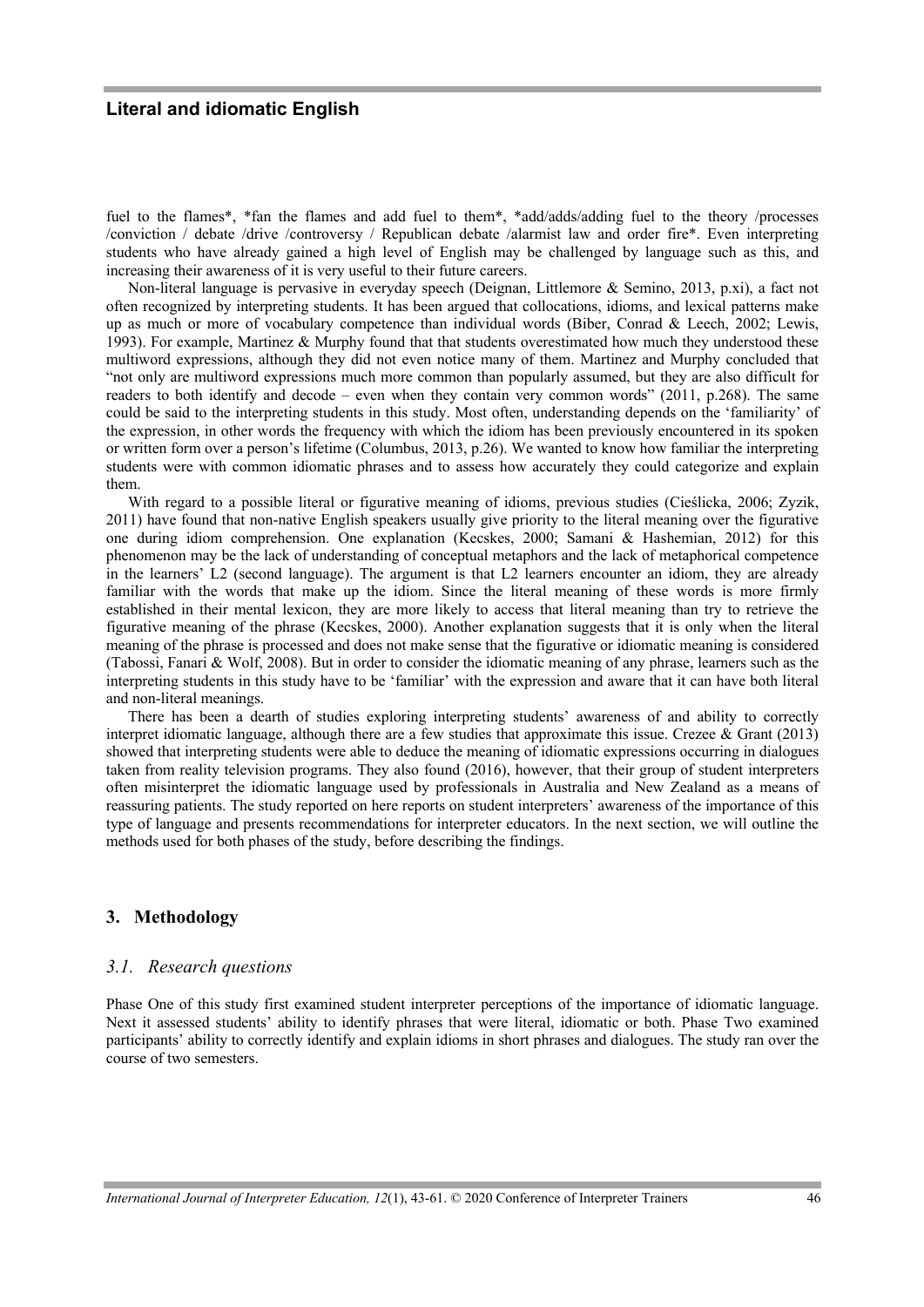# *3.2. Participants*

Because of the language-neutral nature of the interpreting classes at our university, these classes contained both native English speakers (L1) and English language learners (L2) from a variety of backgrounds and language groups who were interested in health interpreting, court interpreting and general interpreting. However, as the study load for the program was very high and as participation in this research was voluntary and done while students were having a 15-20 minute break from their interpreting class, only a small number of the L2 students participated. The first semester class involved 12 students in their first year of study. In the second semester class only 10 of the 12 students, still in their first year of study, consistently volunteered to participate. Table 1 provides information about the participants in both phases of the study.

| Table 1: Interpreting student participants |                 |                |            |             |  |  |
|--------------------------------------------|-----------------|----------------|------------|-------------|--|--|
| Participants                               | Languages       | Language level | Gender     | Age range   |  |  |
| Phase One                                  | Russian, Farsi, | IELTS 6.5      | Female: 9  | $20s - 50s$ |  |  |
| $1^{st}$ semester (N=12)                   | Samoan, Tongan, |                | Male: $3$  |             |  |  |
| <i>Phase Two</i>                           | Spanish, Thai,  | IELTS 6.5      | Female: 10 |             |  |  |
| $2^{nd}$ semester (N=10)                   | Korean, Chinese |                |            |             |  |  |

As can be seen, participants in both studies worked with a range of language-pairs, were mostly female and aged from their early twenties to their mid- to late-fifties.

In each phase, the research was conducted during a 15-20 minute break in a community interpreting classroom session attended by participating students. Since few students were able to attend every class, in the end, only a small number of students (10) consistently participated during the five weeks in which the research was done. While we did not inquire as to why students chose to participate or not, we can speculate on a number of possible reasons:

- The community interpreting classes they were taking involved a considerable study load already.
- The students valued their 15-20 minute during classes to relax and not participate in the research
- Some students felt comfortable with their knowledge of literal and non-literal language and so did not feel that they would learn anything.
- Students recognized the difficulty of completing the required research tasks accurately each week
- Students chose not to risk the embarrassment of revealing their lack of knowledge in this area.

# *3.3. Methods*

3.3.1 Phase One: The importance and awareness of idiomatic language (first semester)

Phase One of the research focused on gauging students' awareness of idiomatic language as well as their ability to correctly identify whether expressions were literal, idiomatic or both. In the first phase of the research similarly worded brief pre- and post-tests were given to students to gauge their perspectives before and after a quasiexperimental intervention. In the first week, students were given a list of 25 phrases for which students were asked to indicate whether the language was 'literal', 'idiomatic' or 'both' (see Appendix 1). However, after the first week, it was clear that we had misjudged the length of time needed, as the students were not able to make decisions about the 25 phrases in the fifteen to twenty minutes available. For this reason, in the following weeks the students were given only 10 phrases to evaluate. Secondly, the students were given a brief written dialogue, either from a television interview with a celebrity guest, a dialogue from a local soap opera, or a BNC spoken corpus conversation. Here students were asked to circle any examples of language they identified as idiomatic and then give a written explanation of the idiom's meaning. A sample dialogue was provided, with the idiomatic language highlighted and explained, to show students what was expected of them (see Appendix 2).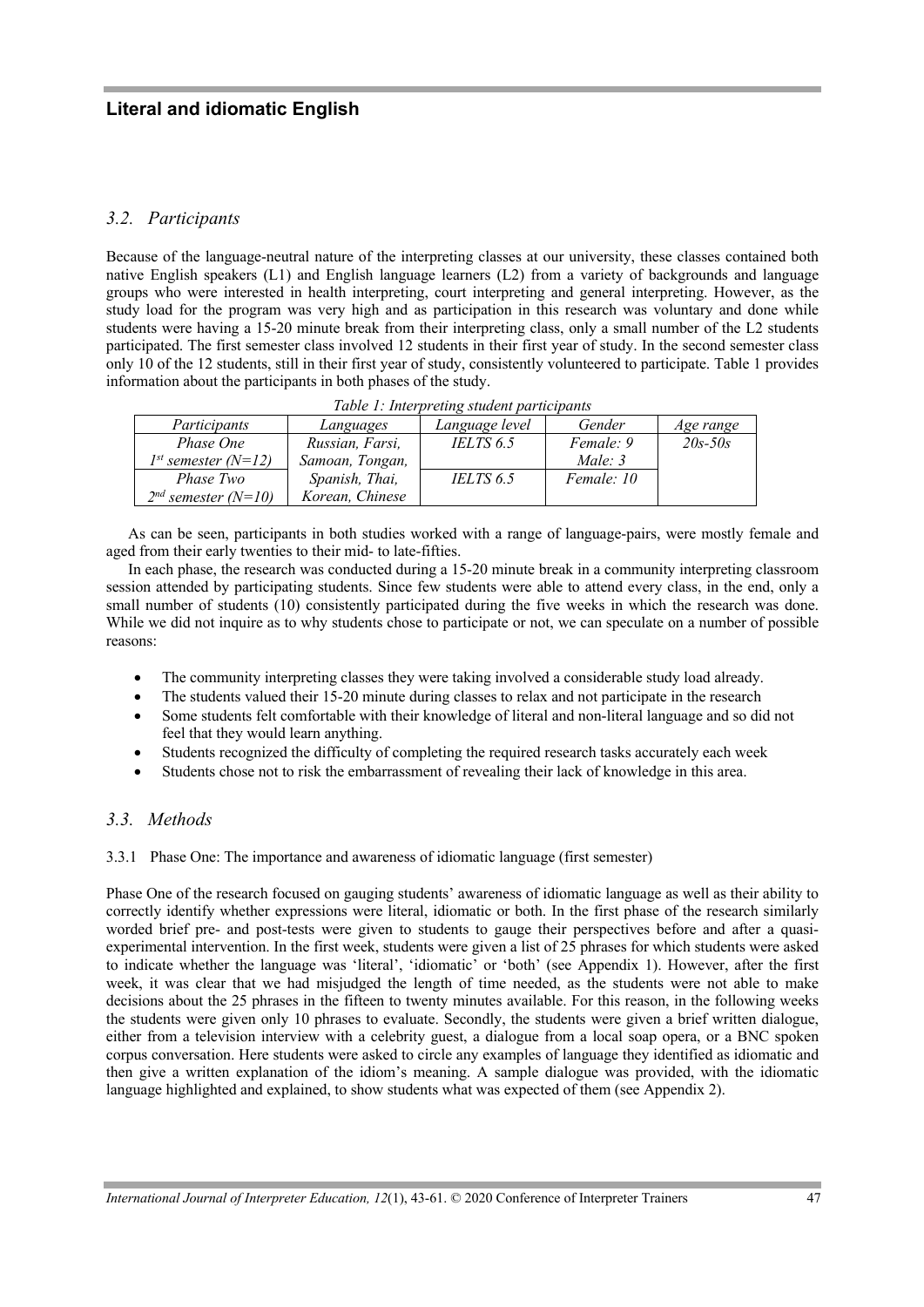#### 3.3.2 Literal, Idiomatic or Both (second semester)

Phase One of the research was conducted during the following semester with some of the same and some different interpreting students, again during a 15-20 minute break. Part one of this phase took place during six Monday classes of the 12-week second semester, while part two took place over the final five weeks of that semester. In part one of the second phase, students who volunteered were given a table of idioms taken from the Cambridge International Dictionary of Idioms (1998) during a short break in the middle of their class session. Idioms were randomly taken from the sections of the dictionary in which idioms started with an A or a B. The authors chose to select idioms in this way in order to introduce a degree of randomization. In the second part of the second phase, students were asked to identify and explain idioms that were taken from dialogues.

Ethics permission was granted for the study, so students were given the Participant Information Sheet to read and those who wished to participate signed the Consent Form from the university's Ethics committee. In order to guarantee no inadvertent harm would accrue to students who chose to participate in this research, the researcher interacting with the students in both Phase One and Phase Two was not in any way involved with the teaching. The lecturer was therefore unaware of which students were participating in the various phases of the research.

## **4. Results**

4.1.1 Phase One: Pre- and post-test regarding awareness of idiomatic language

Phase One of the study involved examining student interpreters' awareness of idiomatic language, as this was not something they had explicitly focused on in the classroom. Students were given a pre- and post-test. For each question in the pre- and post-tests students were asked a series of questions designed to measure their attitude regarding idiomatic speech. Responses were measured via a 5-point Likert scale, ranging from 'Not at all', 'A little bit', 'Quite', 'Very' to Extremely'(see Table 2). Not all of the students answered all of the questions. Examples of these questions, and some of the responses are presented below. It should be noted that only 6 of the 12 students completed the post-test questionnaire, and that all comments are rendered in the students' exact words. While Question 1 can be judged to be 'leading,' we wanted to get some indication of just how important interpreting students judged knowing idiomatic from literal language to be, as some had stated that they only wanted to focus on vocabulary related to their area of interpreting.

1. Importance of idiomatic language

On a scale from 1 to 5, how important do you think it is for interpreters to be aware of the difference between idiomatic language and literal language?

|           | Not<br>important<br>at all | A little bit<br>important | Ouite<br>important | Verv<br>important | Extremely<br>important | Total  |
|-----------|----------------------------|---------------------------|--------------------|-------------------|------------------------|--------|
| Pretest   |                            |                           |                    |                   |                        | $n=12$ |
| Post-test |                            |                           |                    |                   |                        | $n=6$  |

*Table 2: Importance of knowing idiomatic from literal language*

The pre-test results showed that all students felt it was important to know idiomatic from literal language. Preand post-test comments included:

Extremely important (S1), Very important (S5), (S10) because:

- It can change the meaning of the message or the whole message itself (S1, S9, S10),
- To interpret accurately (S3, S4, S7, S11),
- To be familiar with the difference between literal and idiomatic and develop their expertise, every bit of the meaning is important (S4, S10).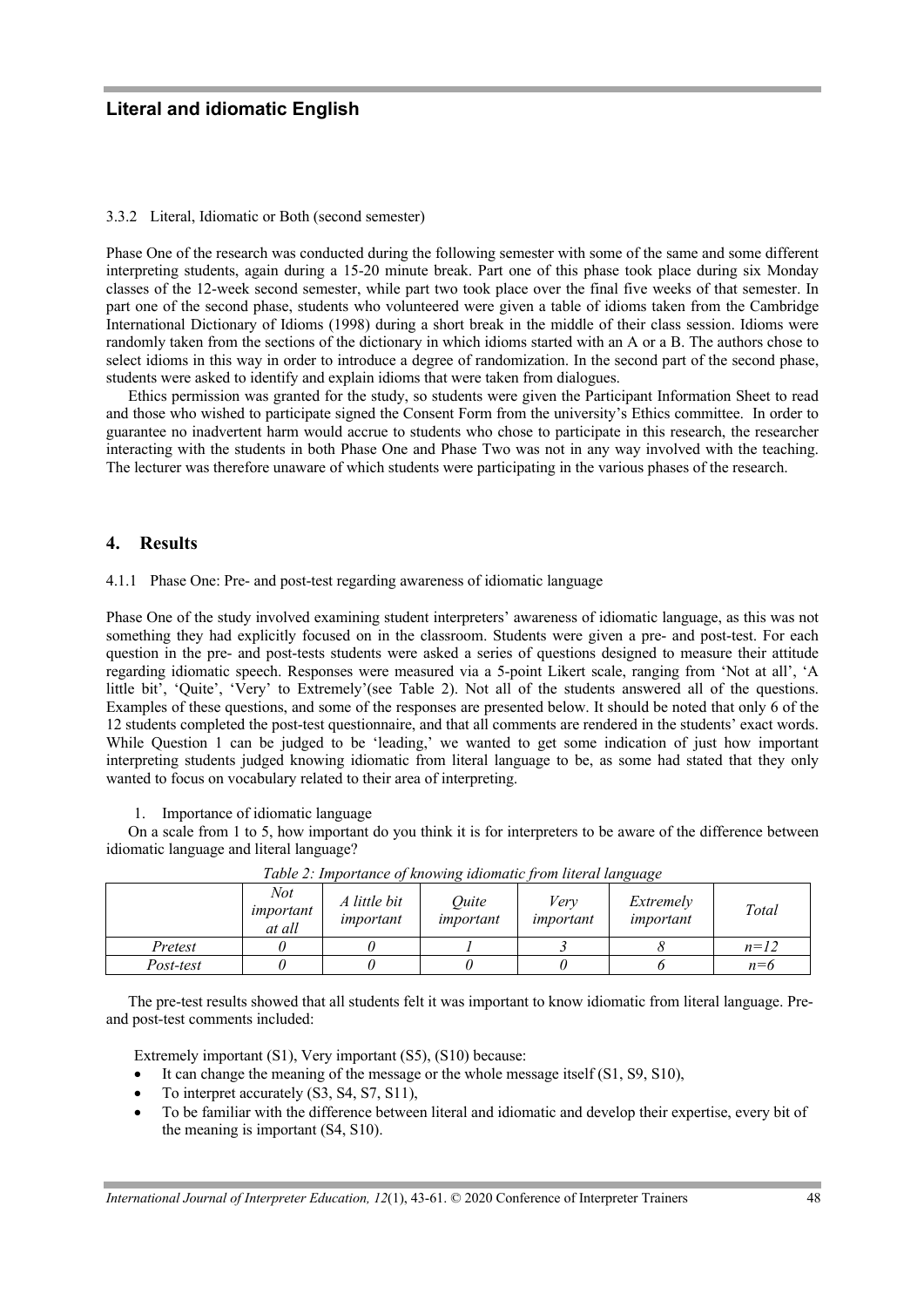## 2. Awareness of idiomatic language

On a scale from 1 to 5, how aware do you think you are now of the difference between language that could be literal, idiomatic, or both?

|           | Not<br>aware at<br>all | A little bit<br>aware | Quite aware | Very aware | Extremely<br>aware | Total  |
|-----------|------------------------|-----------------------|-------------|------------|--------------------|--------|
| Pretest   |                        |                       |             |            |                    | $n=12$ |
| Post-test |                        |                       |             |            |                    | $n=6$  |

*Table 3: Awareness of the difference between idiomatic and literal language.*

Pre- and Post-test comments included:

Extremely aware (S12), very much aware (S2), quite aware now (S9) because:

- Easy to spot when is a literal or idiomatic language (S7)
- Over the years I understood more idioms, when I have time I will look for a book with idioms to fast track learning more idioms (S11)
- The more practice I have and the more experience the greater improvement and awareness I will be given (S1)
- It's been established in my long learning process of which to build up this awareness, in order to improve the language barrier (S10)
- Most of the time can only make educational (sic) guess (S4),
- If not familiar with idiomatic (sic) used, tend to fall into literal interpretation (S2)
- I am only aware of idiomatic language restrictively and desired to improve it (S5)
- Sometimes, it is a little bit difficult for me recognize whether is the literal or idiomatic (S9),
- actually, it depends on many factors: level of confidence, mood, physical state, the chosen answer applies to listening only as I may miss some elements and have to make up to guess about the meaning (S12)

Feedback from the interpreting students shows their increased awareness of the difference between literal and non-literal language, but perhaps not their increased awareness of language that could be both. This prompted the second phase of the research which is described next.

# *4.2. Phase Two: Literal, idiomatic or both*

Phase Two of the research first examined students' ability to identify phrases that were literal, idiomatic, or both. This was tested in weeks one and two of the second semester. Over weeks three, five, seven, nine and eleven, students were asked to correctly identify and explain idioms in short phrases and dialogues.

In Phase Two, student participants were given a table of idioms randomly taken from pages of the Cambridge International Dictionary of Idioms (CIDI) (1998), that included idioms starting with the letters 'A' or 'B'. In addition to the Cambridge Dictionary idioms, students were given phrases containing idioms. These phrases were taken from television interviews and dialogs. The authors felt it was important that interpreting students did the exercises in class, rather than take them home, to determine what they knew at that point in time, rather than what they could look up or get help with answering, as in their jobs as future interpreters they must be able to access and use their knowledge of this as the need arises. Results from the 22 participants of the first exercise of 25 dictionary idioms and 6 idioms in the interview are given in Table 4. Some of these idioms were less familiar than others, but those which were consistently avoided or incorrectly explained by the majority of students are shown in Table 4.

*Percentage correct Cambridge idioms /25 correctly identified TV Interview idioms /6 correctly identified TV Interview idioms /6 correctly explained 100% 0 students 3 students 1 student*

*Table 4: Identifying and explaining phrases as Literal, Idiomatic or Both, Week 1*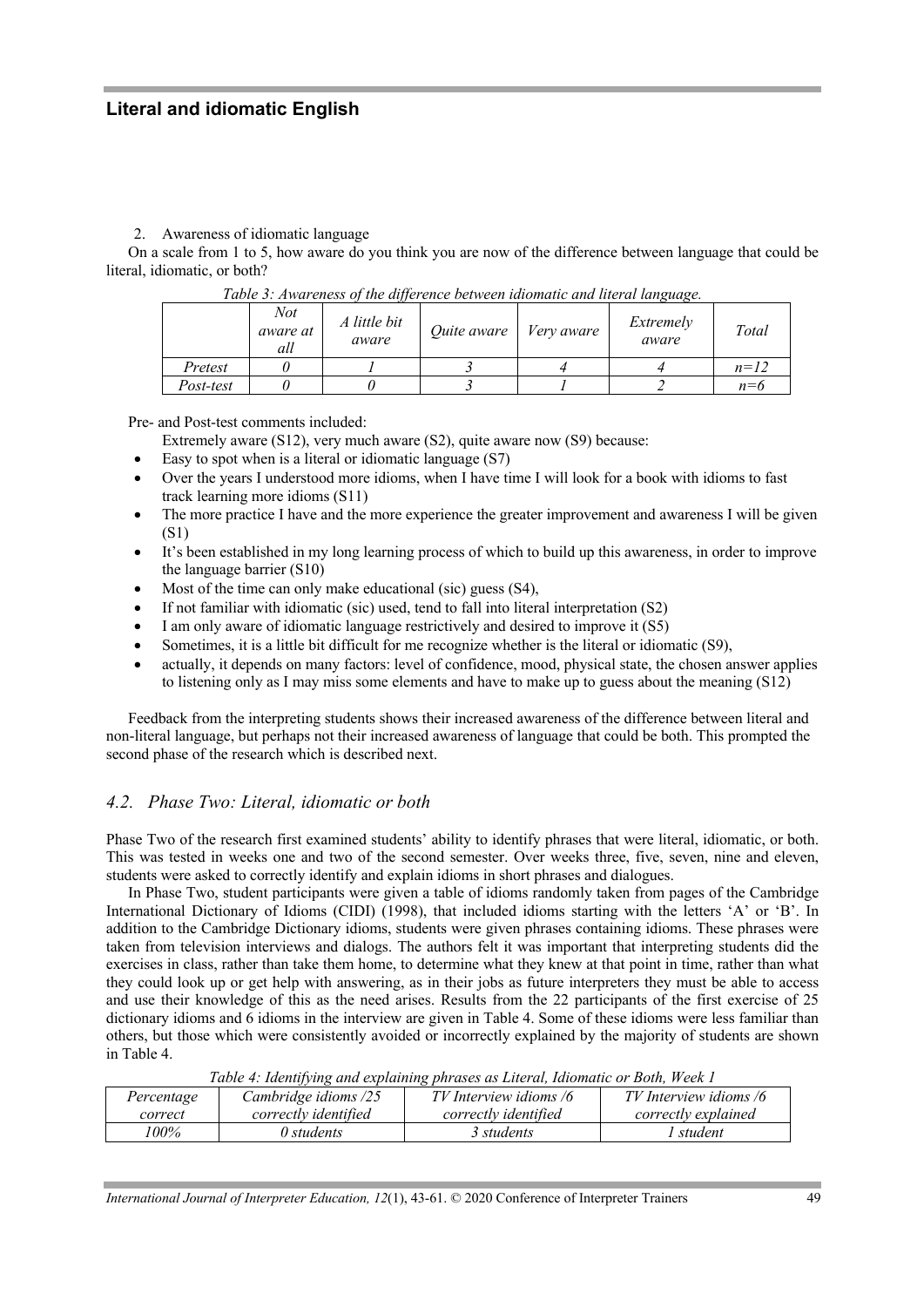| 75-99%      | 3 students | 6 students | $2$ students |
|-------------|------------|------------|--------------|
| 50-74%      | 8 students | 8 students | 5 students   |
| $30 - 49\%$ | students   | 2 students | ? students   |
| በ-29%       | 4 students | 3 students | 12 students  |

These results show how challenging the 22 students found this exercise. Sometimes they would indicate that all the phrases were idiomatic, or either idiomatic or literal, or they would avoid marking any box for particular idioms showing that they had no idea and did not wish to hazard a guess. And while they were more successful at recognizing and identifying idioms in the television interviews, they were less successful at correctly explaining them. The graph in Figure 1 gives visual results of the Week 1 phrases that were correctly identified by the 22 interpreting students (S1, S2, etc.) as being idiomatic, literal, or both.



*Figure 1: Idioms from Cambridge correctly categorized*

As noted, some students (S1, S5, S6, S11, S22) were better at correctly distinguishing the literal from the idiomatic/non-literal language than others (S13, S14, S16). However, as many as nine of the 22 students correctly categorized only 50% or less, showing that more work is needed in this area. Figure 2 shows how successful the 22 students were at correctly identifying the idioms they found in the interviews and then explaining the six idioms used in the TV interview.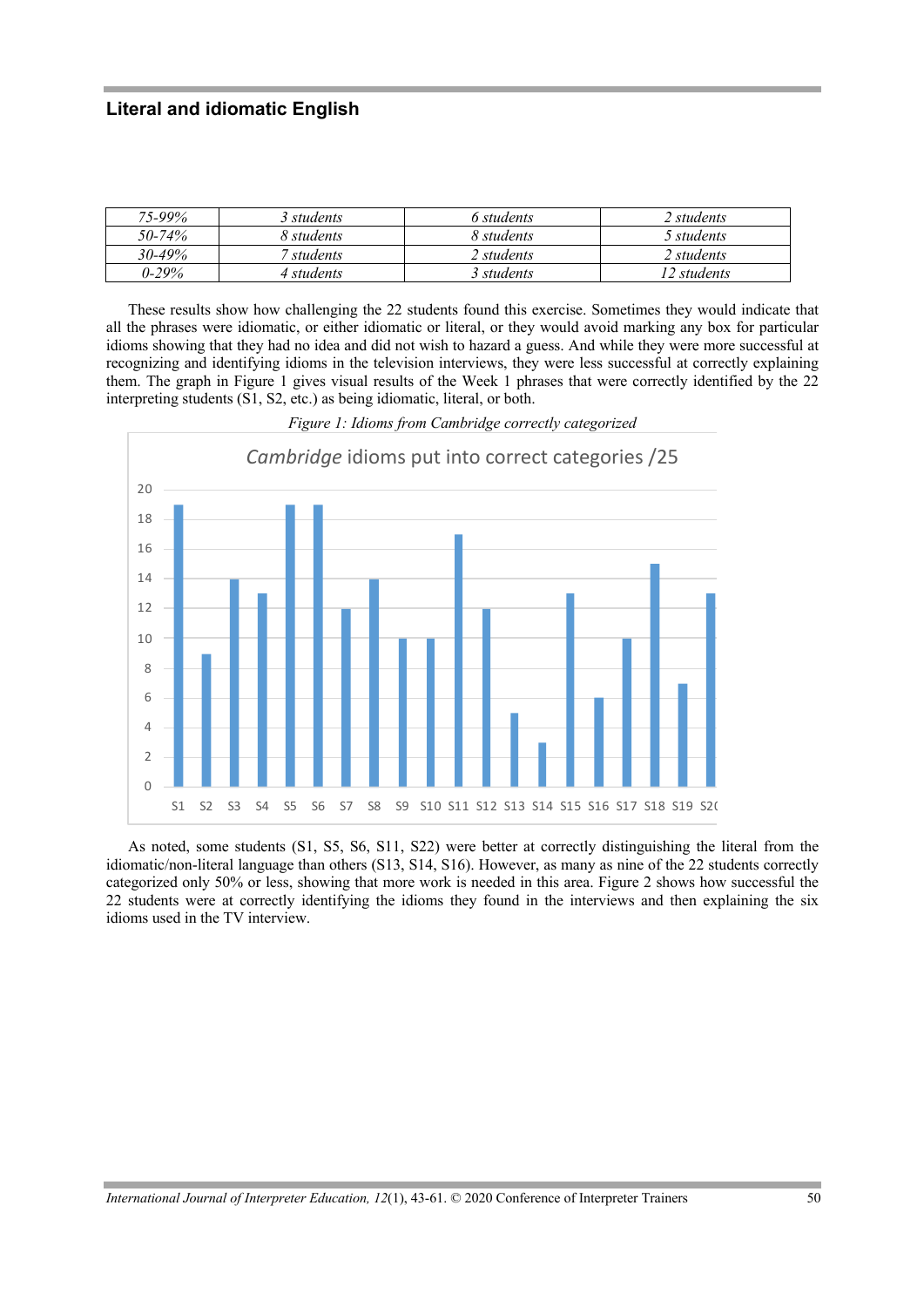

In the figure above, the first bar indicates how many idioms each student could correctly identify (by circling it), while the second bar indicates how many idioms each student could correctly explain. As shown, most students were better at identifying idioms than explaining what they meant. Any missing columns for particular students (S2, S5, S6, S7, S12, S20) indicate a 0/6 score for either identifying or explaining the language or sometimes for both (S10, S13).

Table 5 lists the idioms that students found most challenging over the course of Phase Two:

| Table 5: Language consistently incorrectly identified as literal, idiomatic or both |                   |                              |  |  |  |
|-------------------------------------------------------------------------------------|-------------------|------------------------------|--|--|--|
| Phrases most often incorrectly identified                                           |                   |                              |  |  |  |
| do an about face                                                                    | hold all the aces | <i>a piece of the action</i> |  |  |  |
| on somebody's account<br>caught somebody in the act<br>be out of action             |                   |                              |  |  |  |
|                                                                                     |                   |                              |  |  |  |

Tables 6 and 7 show the results during the second part of Phase Two, which took place over weeks three, five, seven, nine, and eleven of the second semester. In Table 6, the ten participating students were asked to first identify whether the phrase had a literal meaning, an idiomatic meaning or could have both meanings. The number of those who could do this each week with percentages of accuracy are given below.

| Table 6: Correctly calegorising latoms, weeks 5 to 11 |               |               |                   |                   |            |  |
|-------------------------------------------------------|---------------|---------------|-------------------|-------------------|------------|--|
| Percentage                                            | Week 3        | Week 5        | Week 7            | Week 9            | Week 11    |  |
| correct                                               | <i>Idioms</i> | <i>Idioms</i> | <b>Idioms</b>     | Idioms            | Idioms     |  |
| 80-100%                                               | 2 students    | l student     | student           | $\theta$ students | 1 student  |  |
| $60 - 79\%$                                           | 5 students    | 3 students    | 3 students        | 6 students        | 1 student  |  |
| $40 - 59\%$                                           | 3 students    | 3 students    | 6 students        | 3 students        | 4 students |  |
| $0 - 39\%$                                            | 0 students    | 3 students    | $\theta$ students | students          | 4 students |  |

|  |  | Table 6: Correctly categorising idioms, Weeks 3 to 11 |
|--|--|-------------------------------------------------------|
|  |  |                                                       |

The idiomatic phrases from the interviews and dialogues, familiar to native speakers in New Zealand but not to some of the interpreting students, are given in Table 7.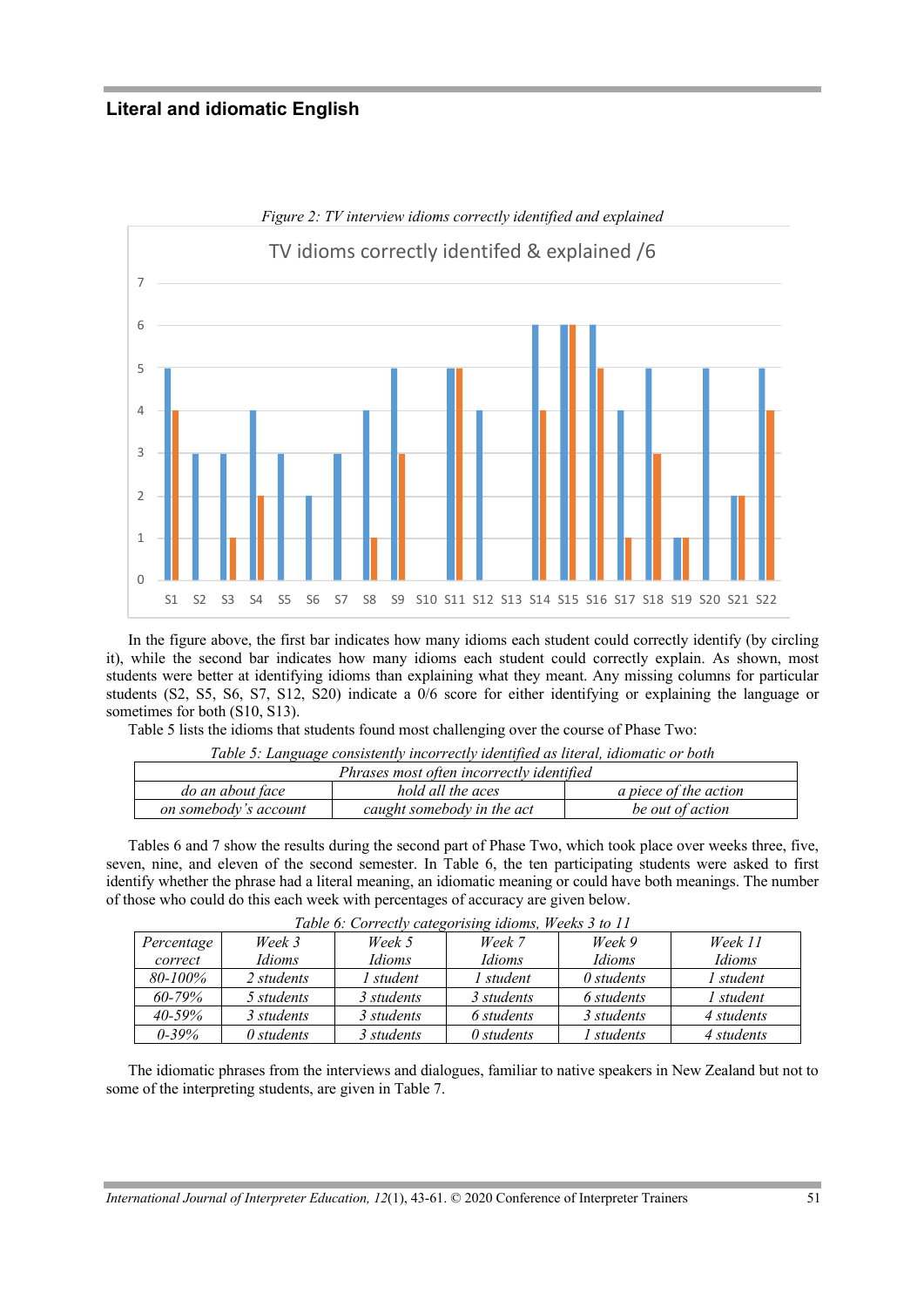| Week 3 (7)          | Week $4(5)$     | <br>Week $7(8)$   | $\cdot$<br>Week $9(3)$ | <i>Week 11 (6)</i>  |
|---------------------|-----------------|-------------------|------------------------|---------------------|
| the face of         | it's a doosey   | squeaky clean     | like that (very        | get back on your    |
|                     |                 |                   | quickly)               | feet                |
| looked like a stick | bend the rules  | goes both ways    | getsorted              | $$ in the book      |
| insect              |                 |                   |                        |                     |
| gone mad            | Bring it on!    | for my own good   | haven't the foggiest   | ditch the self-pity |
| a fairy godmother   | I'll kick your  | are a train wreck |                        | easy for you to say |
|                     | butt!           |                   |                        |                     |
| baby boomers        | In your dreams! | 's ear<br>got     |                        | sort yourself out   |
| I thought I'd died  |                 | always there for  |                        | have your work cut  |
| and gone to heaven  |                 | me                |                        | <i>out for you</i>  |
| quite grounded      |                 | giving you an out |                        |                     |
|                     |                 | kept in the dark  |                        |                     |

*Table 7: Correctly identifying and explaining idioms, Weeks 3-11*

Figure 3 below gives a visual indication of the students' strengths and weaknesses in these exercises in weeks 3,5,7,9 and 11 of the semester. It was challenging for them to indicate whether the language was literal, non-literal (idiomatic) or could be both. As we can see, some students (S1, S2, S4) were more successful than others (S9, S10).



*Figure 3: Identifying phrases that were literal, idiomatic or both*

Figure 4 illustrates visually how challenging students found this part of the exercise over the remaining 5 weeks. Some (S2, S5, S7, S8, S9, S10) were able to identify the idiomatic language in some weeks but not explain it, others (S2, S3, S4, S5, S7, S8, S9, S10) were able to identify or explain fewer than half of the phrases and one (S6) was unable to identify or explain any of the idiomatic language found in these interviews or dialogues. Only one (S1) of the 10 students was able to identify and attempt to explain the idiomatic language every week.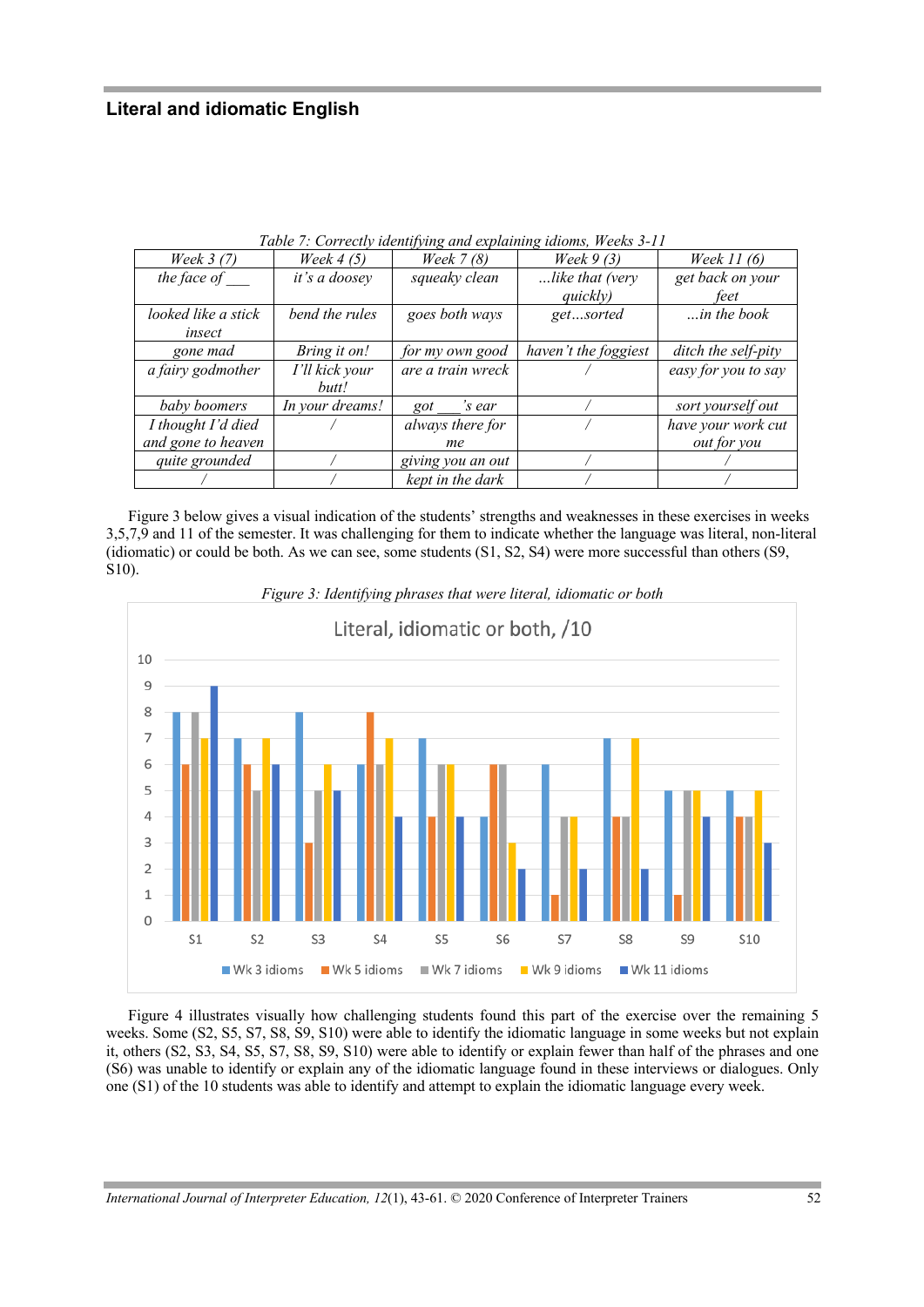

Table 8 shows the results of identifying and explaining the idiomatic language used in the short interviews or conversations. The number of idioms in these varied each week. Sometimes students would circle and correctly identify the idiomatic phrases but not attempt to explain them, other times they would circle or explain only some of the phrases or none at all. Fewer students were able to identify and explain most of the idioms this time, again giving some indication of how challenging the idiomatic language was to them, some weeks in particular.

|             | Table 8: Correctly identifying and explaining tatoms from the didlogues, weeks 3-11 |               |                   |                   |                   |  |  |
|-------------|-------------------------------------------------------------------------------------|---------------|-------------------|-------------------|-------------------|--|--|
| Percentage  | Week 3 Idioms                                                                       | Week 5 Idioms | Week 7            | Week 9            | Week 11 Idioms    |  |  |
| correct     |                                                                                     | 5             | Idioms/8          | Idioms) $/3$      | 76                |  |  |
| 80-100%     | $\theta$ students                                                                   | 1 student     | $\theta$ students | $\theta$ students | 1 student         |  |  |
| $60 - 79\%$ | 1 student                                                                           | 2 students    | 1 student         | 1 student         | $\theta$ students |  |  |
| $40 - 59\%$ | 3 students                                                                          | 2 students    | 2 students        | $\theta$ students | $\theta$ students |  |  |
| $0 - 39\%$  | 3 students                                                                          | 2 students    | 4 students        | 9 students        | 7 students        |  |  |
| Identified, | 3 students                                                                          | 3 students    | 3 students        | $\theta$ students | 2 students        |  |  |
| not         |                                                                                     |               |                   |                   |                   |  |  |
| explained   |                                                                                     |               |                   |                   |                   |  |  |

*Table 8: Correctly identifying and explaining idioms from the dialogues, Weeks 3-11*

Finally, Table 9 shows idiomatic expressions which student participants consistently either failed to explain, or for which they provided incorrect explanations.

| Table 9: Language consistently avoided or incorrectly explained  |                   |                                |  |  |  |
|------------------------------------------------------------------|-------------------|--------------------------------|--|--|--|
| in the book<br>It's a doosey.<br>goes both ways                  |                   |                                |  |  |  |
| I thought I'd died and gone to heaven.                           | giving you an out | have your work cut out for you |  |  |  |
| haven't the foggiest<br>always there for me<br>are a train wreck |                   |                                |  |  |  |

The authors feel that the 'troublesome' idiomatic expressions in Table 9 are actually commonly used in New Zealand. It is true that adding the word *idea* to the phrase 'haven't the foggiest' would have facilitated students guessing its meaning. Students often commented that they 'had never heard' an expression prior to exposure, only to tell us that they 'now heard it all the time'. This seems to suggest that the first step to helping interpreting students become more aware of idiomatic expressions would be to recommend ways of increasing their exposure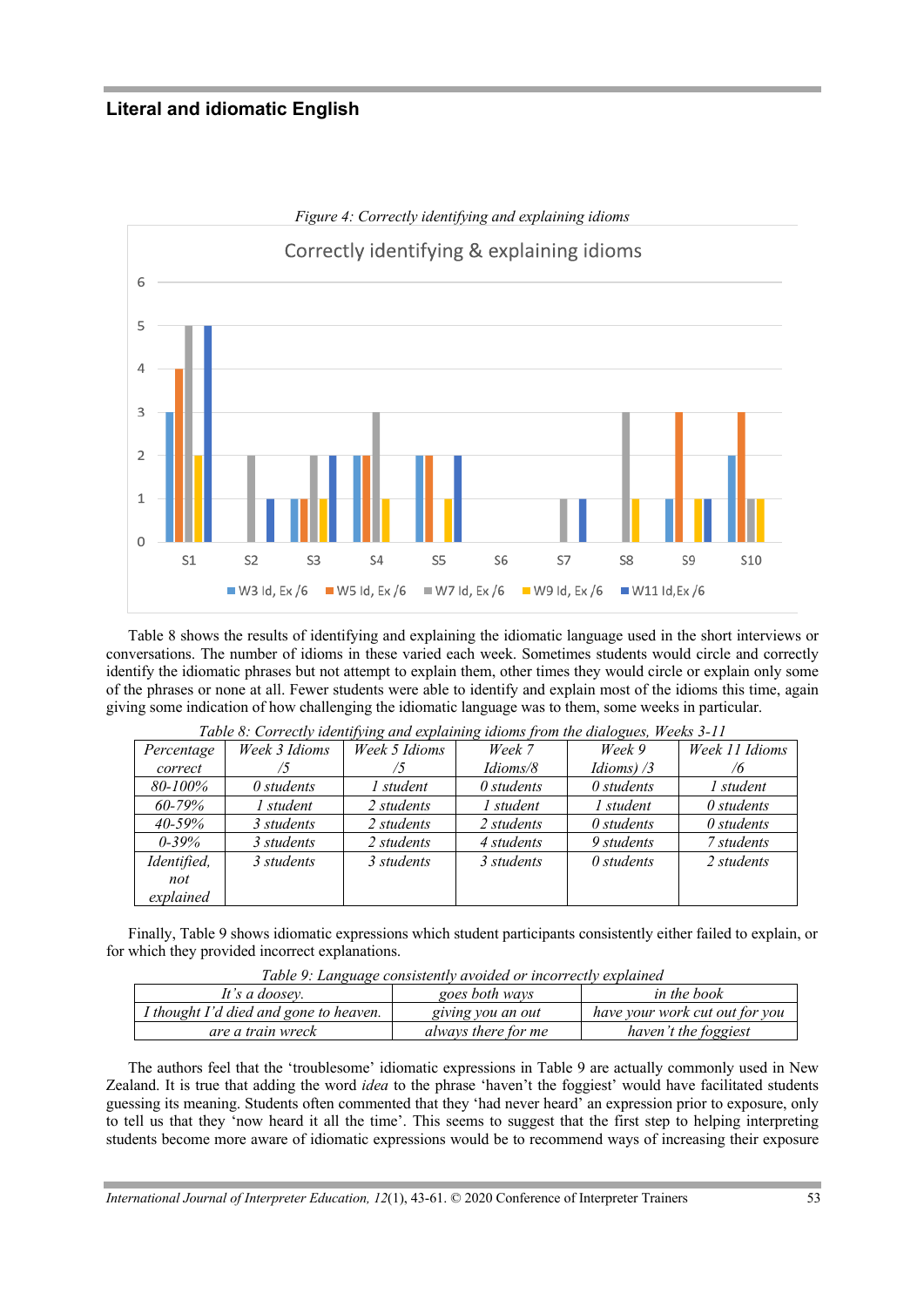to such expressions. Some recommendations are given in the conclusion section. Secondly, student interpreters need to be taught to always ask for clarification if an expression does not make sense to them.

## **5. Discussion**

#### *5.1. Interpreting students and idiomatic language*

Native speakers have little difficulty recognizing idiomatic language and distinguishing it from the literal, and even if they encounter a new idiom they are usually able to use context to work out its meaning. Native speakers have learned to deduce the meaning of idiomatic expressions through being exposed to them in context. Previous experience has shown us that the non-native English speaking interpreting students may also be able to use context to work out the meaning of idiomatic language if it has already been identified as such for them, but many struggle with recognizing the idiomatic language themselves. This means that as interpreters in the workplace, they would either misunderstand an idiomatic phrase, assuming it had a literal meaning, and might interpret it literally, thereby failing to convey the meaning. In a guest lecture on translating idiomatic language taken from intercepted telephone calls for law enforcement officers, Deng (2018) advised student interpreters in one of our courses to try and find a 'challenge-proof' translation of idiomatic language used in intercepted phone calls. This involved first recognizing idiomatic language for what it was, within the context of regional language usage, before deciding on a translation that would be acceptable to both defence and prosecution lawyers (Deng, 2018). While a number of the interpreting students in the study reported on here could correctly identify the language that was idiomatic in the written dialogues, they could not explain it. Interpreter educators should train students to ask for clarification in such cases. Once the original speaker clarifies idiomatic language (e.g. by paraphrasing), interpreters can convey the meaning.

The small number of interpreting students who volunteered for each phase of this study gave positive feedback about the study's use to them. In the first phase of the research, the students felt their awareness of idiomatic language had greatly increased and that they now accepted the importance of 'keeping their ear to the ground' and listening for idiomatic language use as part of their continued professional practice as interpreters. In the second phase of the study, students felt the exercises gave them the opportunity to think about each idiom and decide whether they knew the meaning, and if they did, whether it could have both an idiomatic and a literal meaning, or only one of those. Having some time to think about the written idioms in the tables did not, however, mean that they could correctly identify which category they belonged in. In addition, students still struggled to correctly identify and explain the meaning of idiomatic language found in the interviews or dialogues.

The voluntary exercise revealed that even confident interpreting students who have a high level of proficiency in English if not native speakers, were not fully aware of either the frequency of idiomatic language or the number of expressions that can have both a literal and a non-literal meaning. Again, where student interpreters are aware that particular expressions may have a literal and a non-literal meaning, they should be trained to ask speakers for clarification if the answer is not clear from the context.

It would seem that participants' knowledge of polysemy, or the "knowledge of all the possible meanings that a word or expression could have" (Rozati & Ketabi, 2013, p.798), is weak, as is their awareness of the 'creativity' of language users. Lin (2014, p.173) refers to the Martinez and Murphy (2011) study in her discussion of 'formulaic sequences.' Her study showed that some English language learners overestimate their understanding of these sequences simply because they are composed of high-frequency words, noting that learners often overlook the idiomatic meanings of word combinations which appeared familiar. While participants in the current study had advanced levels of English proficiency, we concur with Feng (2014) that their knowledge of non-idiomatic language was still weak.

While completing the exercises in this study, the interpreting students were under time pressure (having to complete all the exercises in their 15-20 minute break from class). This sort of time-pressure is not unusual in real-life interpreting situations. While we cannot state with certainty that unanswered questions were a result of either the students' limited knowledge of idiomatic language or time-pressure, we can speculate that their lack of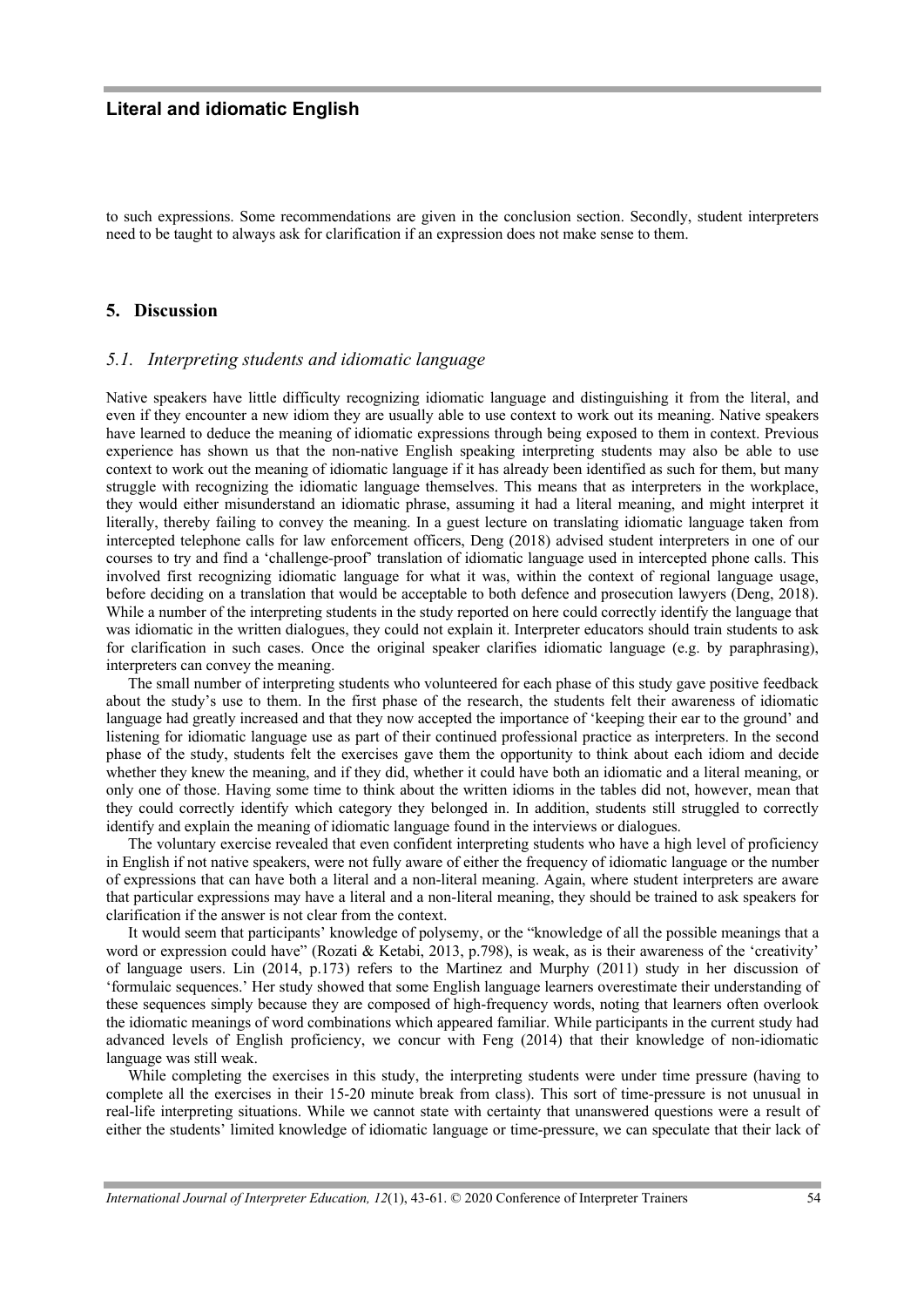familiarity with many of the non-literal expressions was a factor. Furthermore, the students were not acting as professional interpreters but simply as participants in our research, so they may have made less effort when the task became too onerous, an option not available to professional interpreters. Our interpreting students appeared to find it difficult to both recognize and accurately interpret the idiomatic language, and as noted, this leaves the potential for possible misunderstanding and miscommunication.

In addition, we feel that as interpreting students do not seem to fully understand the frequency of idiomatic language in English, nor the importance of recognizing phrases that could have either a literal or a non-literal meaning, more research in this area is needed.

## *5.2. Implications for teaching*

All of the interpreting students who volunteered for this study were non-native speakers of English. As usage of idiomatic language is common, not just in general English (Cieślicka, 2006; Cooper, 1998; Grant & Nation, 2006) but also in specialty areas such as the media and advertising, interpreting students must develop not only their awareness of literal and idiomatic language and which phrases could have both meanings, but also interaction management skills to ask for clarification. Students also need to reflect on different approaches to interpreting idiomatic language, for instance by being aware of the work done by Baker (2011). Paraphrasing may be the most 'risk-averse' approach to recommend to student interpreters in this context, especially as the use of idiomatic language may not always constitute a culturally acceptable use of register in all settings (Crezee & Grant, 2016).

There is no doubt that training interpreters involves a very full program. As Bale (2013) has noted, interpreting students must continually update and improve competencies in their languages, especially at the undergraduate level, but some kind of 'language enhancement' is still necessary even for students at a graduate level. It may be that undergraduate interpreting classes will have to make room for this 'language enhancement' in their training. This could involve exposure to and discussion of a wide range of idiomatic language, not only in written but also in audiovisual form, where students are asked to identify not only the meaning of expressions, but also their illocutionary force and possible renditions in their other language.

Such language enhancement practice would allow interpreting students to increase their lexical and pragmatic knowledge of the use of both literal and non-literal/idiomatic vocabulary.

While this study was done using volunteers from an interpreting class, we feel it has relevance for student translators as well. Baker (2011) rightly focuses on different approaches to the translation of idioms and fixed patterns of language. However, student interpreters and beginning translators must first recognize and correctly identify what is idiomatic and what is not, otherwise they cannot even begin to consider suitable interpreting or translation strategies. Other researchers have noted what factors should be taken into consideration when deciding which multiword units to teach learners, the most common of which is frequency, but as Martinez (2013, p.187) notes, researchers are inconsistent about how such expressions should be prioritized. Frequency (how often the expression occurs) and range (what different text types it occurs in) are often factors used, but even with less frequent items in a corpus such as 'Nice to meet you' (which occurs 26 times in the 100 million word British National Corpus), Martinez argues, few teachers would doubt its usefulness. Boers and Lindstromberg (2009) identify another important factor, that of 'semantic transparency,' arguing that the most frequent expressions are likely to be learned anyway, and that it is the mid-range frequency items (e.g., *show someone the ropes*) that should be the focus. Interpreting educators either need to consider the frequency, range and semantic transparency of such idiomatic multiword expressions or give students strategies for learning this language themselves so they can begin to recognize and accurately interpret it.

Based on the results and feedback, we offer the following recommendations to teachers working with interpreting, translation or other non-native English-speaking students:

- Raise students' awareness from the early stages of language learning:
	- o that many English phrases can have a literal meaning, a non-literal meaning, or sometimes both.
	- that these meanings can be deceptively transparent (Martinez & Murphy, 2011).
- Choose a variety of sources of idioms: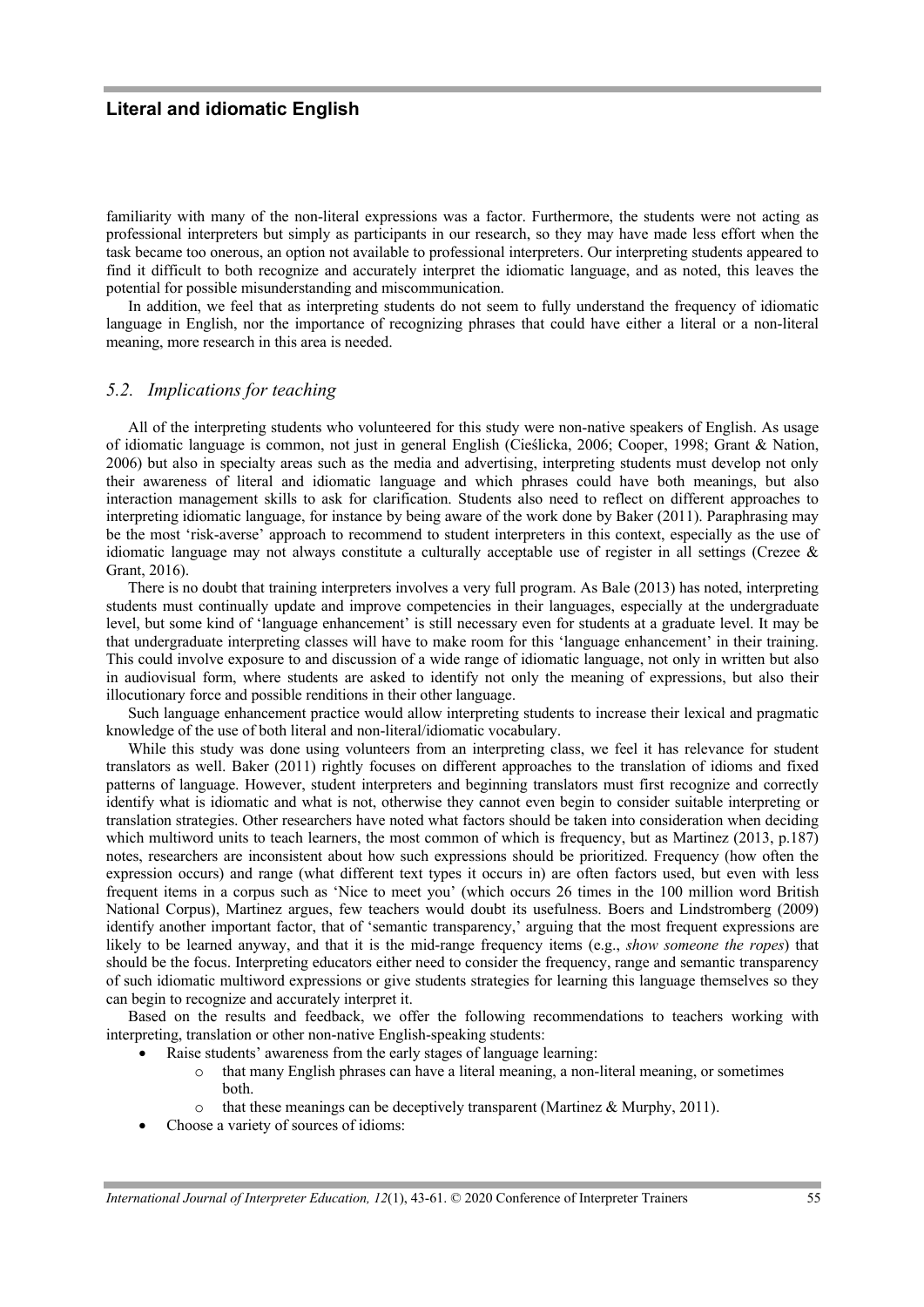- o names of shops, written and spoken advertisements, clips from soap operas (e.g. Grant, 1996) and TV sitcoms, newspaper headlines, radio and television interviews, talkback radio, political texts.
- o dictionaries of idioms, especially those with pictures and etymology, (cf, Szczepaniak & Lew, 2011).
- o English speakers (e.g. neighbors, shop keepers, friends).
- $\circ$  corpora conversations (e.g. BNC<sup>2</sup>, COCA<sup>3</sup>).
- $\circ$  corpora lectures (e.g. MICASE<sup>4</sup>, BASE<sup>5</sup>).
- o comparison with idioms used in their native languages, to increase their intercultural awareness.
- Show students how translation of some idioms may preserve the meaning only by changing the image, or 'spirit of the original' (Horodecka & Osadnik, 1989-90).
- Encourage students to develop strategies:
	- o to notice idioms they hear and see around them.
	- o to paraphrase the meaning of idiomatic language including socio-pragmatics and register.
	- o to practise using idioms in their conversations with classmates, monitored by their teacher or an English speaker who can give feedback on the appropriateness of their use.

This focus on idioms would help both interpreting and translation teachers and students know if it was worth investing more time and training in this area. Future research would also serve to validate our findings or uncover new ones. The feedback already provided by the interpreting students in this research will be useful for planning future research regarding literal and non-literal language. Previous research by the authors and colleagues (Crezee & Grant, 2016; Crezee, Teng & Burn, 2017; Crezee, Burn & Teng, 2019) has shown that students are particularly receptive to idiomatic language used in documentary style reality television programs involving professionals such as law enforcement officers, border patrol personnel or paramedics and medical staff. Interpreter educators could use modalities such as GoReact or VoiceThread to allow student interpreters to interpret such naturallyoccurring language and to reflect on their renditions.

## *5.3. Limitations of the study*

As the number of students participating in this study was small, it is not possible to make generalizations based on the results. Our hope, however, is that when others involved in training interpreters read about this study, it may encourage them to do similar research to see if their interpreting students are able to recognize idiomatic expressions in the target language, distinguish them from literal expressions and accurately explain the meaning in the context in which it is used*.* This study does give us a good idea of our own advanced undergraduate interpreting students' abilities in these areas. Further research is needed with both interpreting and translation students, as well as with other language students, to see if increased awareness in this area makes a difference. Moreover, the value of our findings is further weakened by the fact that not all the participants answered all the questions. In terms of identification and explanation of idiomatic expressions in particular, failure to respond can skew the results and their interpretation so we recommend that future studies take place during class when given enough time, teachers and/or researchers can ensure that all questions are answered.

<sup>2</sup> British National Corpus

<sup>3</sup> Corpus of Contemporary American English

<sup>4</sup> Michigan Corpus of Academic Spoken English

<sup>5</sup> British Academic Spoken English Corpus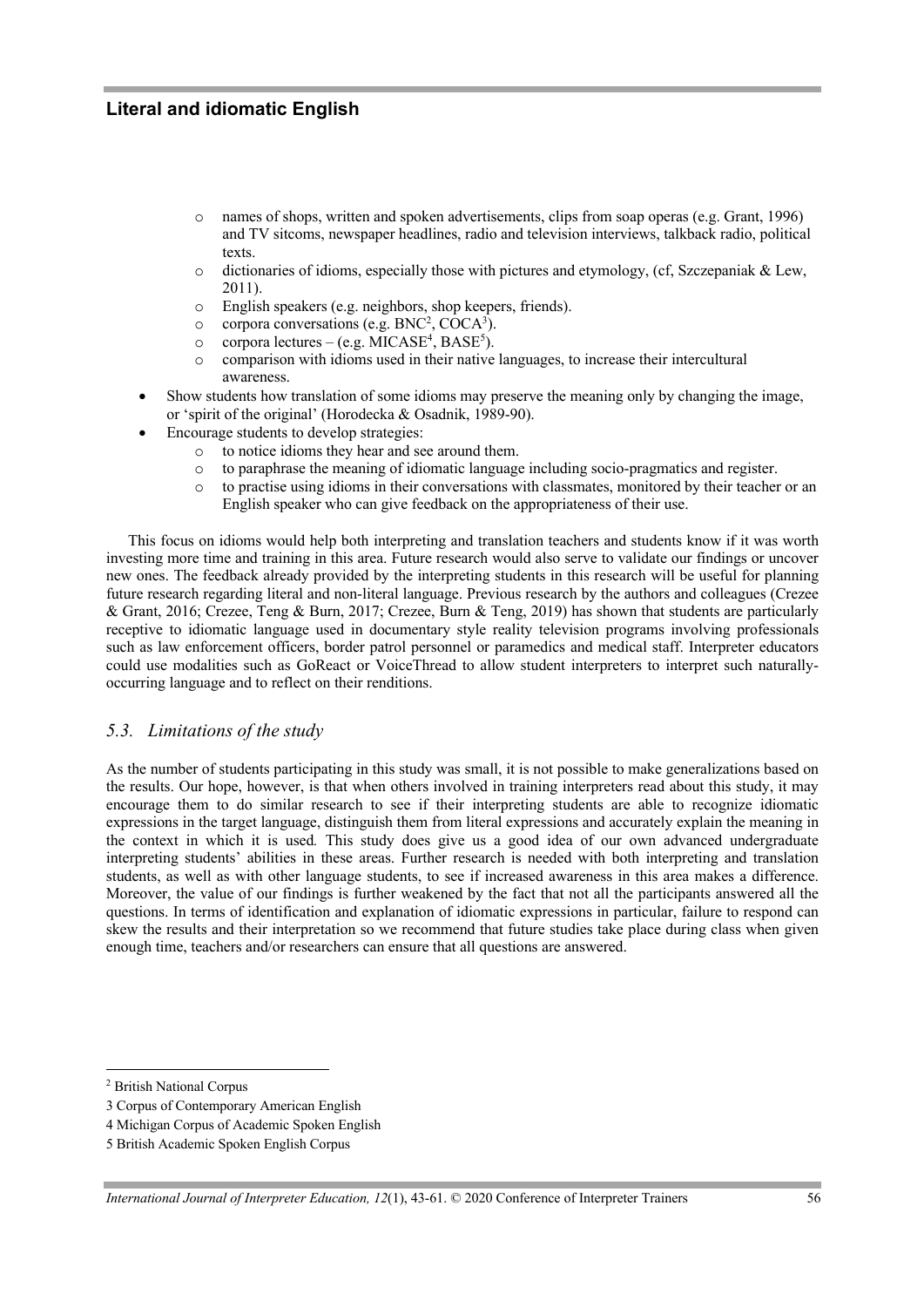## **6. Conclusion**

It is hoped that raising interpreting and other students' awareness of literal and non-literal language as well as language that can have both meanings will prove to be useful. The authors feel that this increased awareness will become an integral part of students' input monitoring. Recognizing idiomatic language for what it is will be an important first step to considering the cultural and pragmatic implications of rendering this type of language (Hale, 2014; Crezee & Grant, 2016). However, before students can learn to recognize and explain, rather than avoid, the idiomatic language they encounter, they might first need both better lexical knowledge (Zyzik, 2011) and cultural background knowledge (Zheng & Xiang, 2014), both of which can be gained through increased exposure to idiomatic language in the natural context. Interpreter educators need to facilitate this type of exposure in order to help their students improve their ability to both recognize and explain idiomatic language. Feedback from the students who participated in this research indicates that this study increased their awareness of the cultural and pragmatic implications of interpreting idiomatic language, and that they would like more training and practice in this area. An important second step will be to reinforce the concept of interaction management through asking for repetition or clarification. A third step will be strategies for conveying idioms. The authors usually refer to the very useful translation strategies outlined by Baker (2011), while reminding students that they will have less time than translators to weigh up their options. As well as interpreting and translation students, other students such as ones preparing for further study may benefit from this knowledge as well, because idiomatic phrases can also occur in academic lectures (Howarth, 1998; Simpson & Mendis, 2003). We hope that the findings of the small study described here will go some way towards dealing with our interpreting students' 'Achilles heel' in this one aspect of language, and will inspire other researchers to explore learners' knowledge of phrases that can have a literal, idiomatic or both meanings, to benefit future interpreters and translators in particular.

## **Acknowledgements**

We would like to thank all students who consented to participate in the two studies.

## **References**

Baker, M. (2011). *In other words: A coursebook on translation*. London, England: Routledge.

- Bale, R. (2013). Undergraduate consecutive interpreting and lexical knowledge. *The Interpreter and Translator Trainer, 7*(1), 27-50.
- Biber, D., Conrad, S., & Leech, G. (2002). *Longman student grammar of spoken and written English.* White Plains, NY: Pearson Education ESL.
- Boers, F. & Lindstromberg, S. (2009). *Optimizing a lexical approach to instructed second language acquisition*. Basingstoke, England: Palgrave Macmillan.

*Cambridge international dictionary of idioms.* (1998). Cambridge, England: Cambridge University Press.

- Chomsky, N. (1980). *Rules and representations*. New York, NY: Colombia University Press.
- Cieślicka, A. (2006). Literal salience in on-line processing of idiomatic expressions by second language learners. *Second Language Research*, *22*, 115–44.
- Columbus, G. (2013). "In support of multiword unit classifications: Corpus and human rating data validate phraseological classifications of three different multiword unit types". *Yearbook of Phraseology, 4*, 23-43.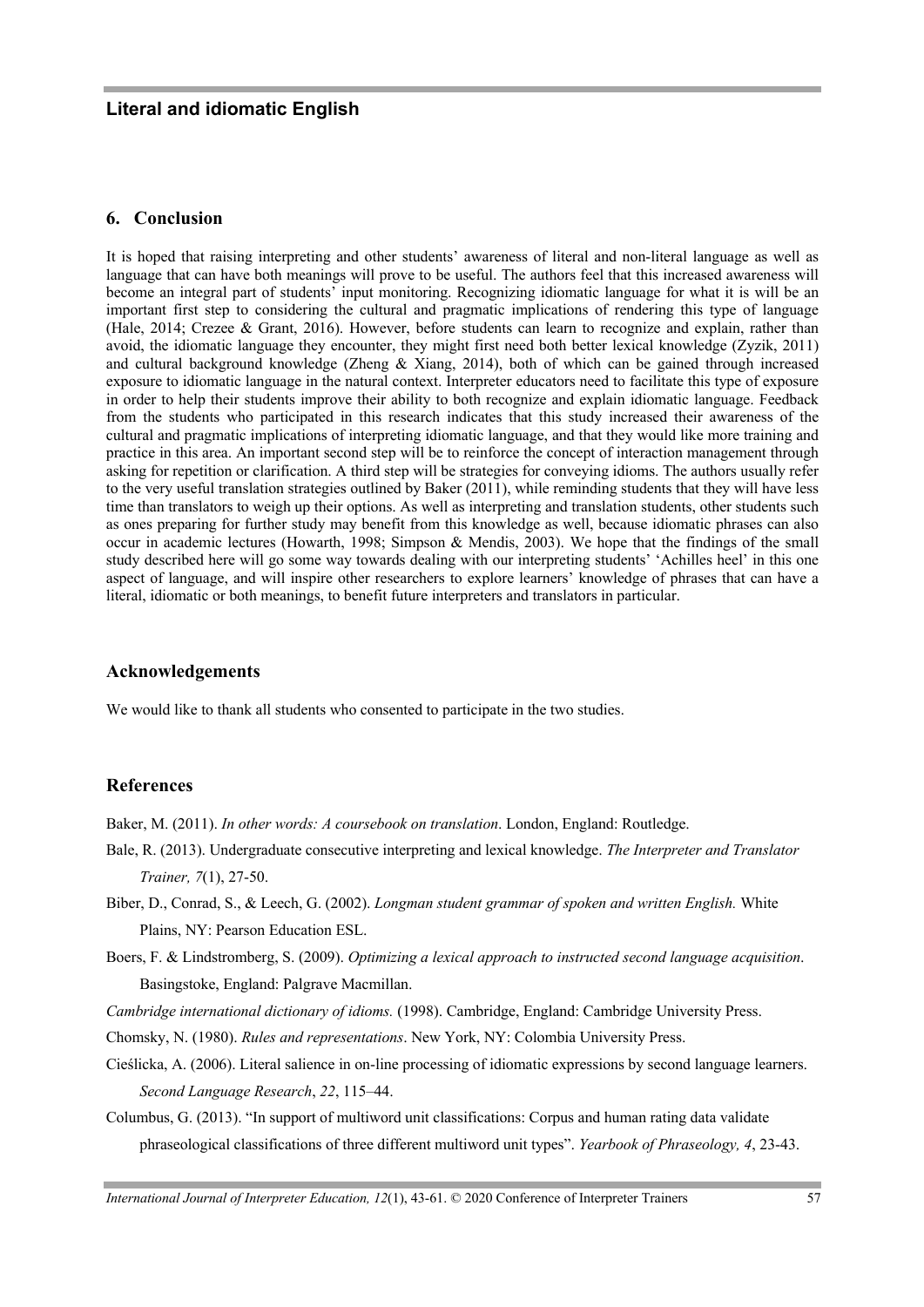- Cooper, T.C. (1999). Processing of idioms by L2 learners of English. *TESOL Quarterly*, *33*, 233–62.
- Cooper, T.C. (1998). Teaching idioms. *Foreign Language Annals, 31*(2), 255-266.
- Crezee, I., & Grant, L. (2013). Missing the plot? Idiomatic language in interpreter education. *International Journal of Interpreter Education*, *5*(1), 17-33.
- Crezee, I., Burn, J. A., & Teng, W. (2019). Community translation in New Zealand. In M. Gonzalez Davies & S. Laviosa (Eds.), *The Routledge Handbook of Translation and Education* (pp. 245-263). London & New York: Routledge.
- Crezee, I., & Grant, L. (2016). Thrown in the deep end: Challenges of interpreting informal paramedic language. *Translation and Interpreting, 8*(1), 1-15.
- Crezee, I., Teng, W. & Burn, J.A. (2017). Teething problems? Chinese student interpreters' performance when interpreting authentic (cross-) examination questions in the legal interpreting classroom. *The Interpreter and Translator Trainer*, *11*(4), 337-356.
- Darwish, A. (2006). Translating the news, reframing constructed realities. Translation Watch Quarterly 2(1), 52-77.
- Deignan, A., Littlemore, J., & Semino, E. (2013). *Figurative language, genre and register.* Cambridge, England: Cambridge University Press.
- Fernando, C. (1996). *Idioms and idiomaticity*. Oxford, England: Oxford University Press.
- Fernando, C. & Flavell, R. (1981). *On idiom: Critical views and perspectives*. Exeter Linguistic Studies: Volume 5. Exeter, England: University of Exeter.
- Fraser, B. (1970). Idioms within a transformational grammar. *Foundations of Language,* 6, 22-42.
- Grant, L.E. (1996). Teaching conversation using a television soap. *Prospect, 11*(3), 60-71.
- Grant, L., & Nation, P. (2006). How many idioms are there in English? *International Journal of Applied Linguistics, 151*(1), 1–14.
- Hale, S. (2014). Interpreting culture. Dealing with cross-cultural issues in court interpreting. *Perspectives. Studies in Translatology 22*(3), 321-331.
- Hale, S. & Napier, J. (2013). *Research methods in interpreting: A practical resource*. London, England: Bloomsbury.
- Horodecka, E. & Osadnik, W. (1989-90). The problem of translation of idiomatic expressions from English into Polish. *New Zealand Slavonic Journal,* 167-173.
- Howarth, P. J. (1998). Phraseology and second language proficiency. *Applied Linguistics,19*(1), 24-44.
- Irujo, S. (1986). A piece of cake: some thoughts on learning and teaching idioms. *English Language Teaching Journal, 40*, 236-42.
- Issa, S. (2018). Challenges facing conference and television interpreters. (Unpublished Master of Philosophy thesis, Auckland University of Technology).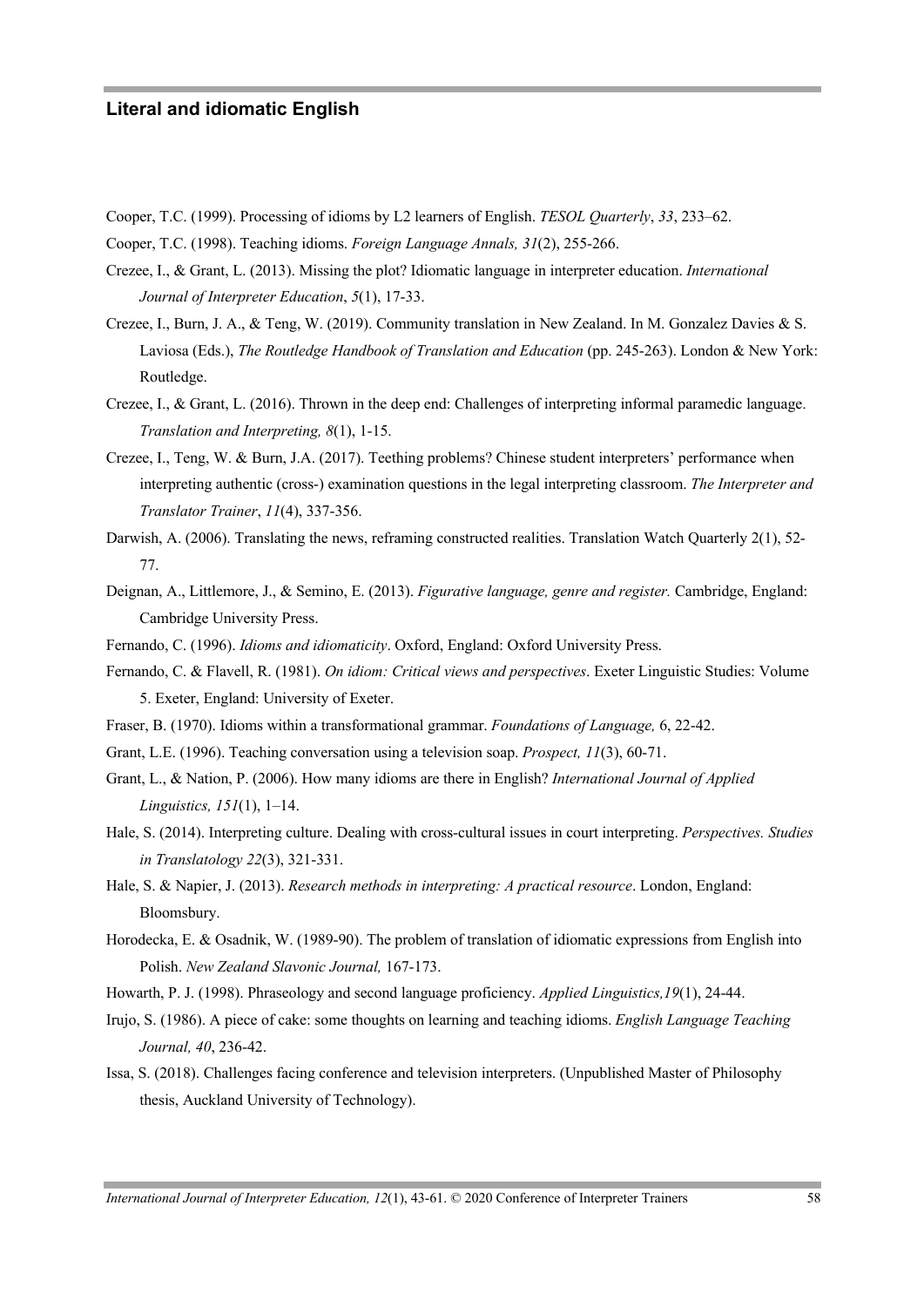- Kecskes, I. (2000). A cognitive-pragmatic approach to situation-bound utterances. *Journal of Pragmatics,* 32, 605–25.
- Kövecses, Z. and Szabo, P. (1996). Idioms: a view from cognitive semantics. *Applied Linguistics*, *17*, 326–55.

Lewis, M. (1993). *The lexical approach.* Boston, MA: Heinle ELT.

- Lin, P.M.S. (2014). Investigating the validity of internet television as a resource for acquiring L2 formulaic sequences. *System, 42*, 164-176.
- Liontas, J. (2003). Killing two birds with one stone: Understanding Spanish VP idioms in and out of context. *Hispania*, *86*, 289–301.
- Liu, M. (2008). How do experts interpret? Implications from research in Interpreting studies and cognitive science. In: Hansen, G., Chesterman, A., & Gerzymisch-Arbogast, H. (Eds.), (2009), *Efforts and models in interpreting and translation research: a tribute to Daniel Gile* (pp. 159-178). Amsterdam, the Netherlands: John Benjamins.
- Martinez, R. (2013). A framework for the inclusion of multi-word expressions in ELT. *ELT journal, 67*(2), 184- 198.
- Martinez, R. & Murphy, V.A. (2011). Effect and frequency of idiomaticity on second language reading comprehension. *TESOL Quarterly, 45*(2), 267-290.
- McCarthy, M., & Carter, R. (1994). *Language as discourse: Perspectives for language teaching.* New York, NY: Longman.
- McPherron, P. & Randolph, P.T. (2014). *Cat got your tongue?* Alexandria, VA: TESOL International Association.
- Moon, R. (1998). *Fixed expressions and idioms in English*. Oxford, England: Clarendon Press.
- Morris, R. (1999). The gum syndrome: predicaments in court interpreting. *Forensic Linguistics*, *6*, 6-29.
- Rozati, S.M. & Ketabi, S. (2013). The effect of degree of conceptualization of idioms by native (American) vs non-native (Iranian) English speakers on learning idioms. *Theory and Practice in Language Studies, 3*(5), 797-804.
- Samani, E.R. & Hashemian, M. (2012). The effect of conceptual metaphors on learning idioms by L2 learners. *International Journal of English Linguistics, 2*(1), 249-256.
- Simpson, R. & Mendis, D. (2003). A corpus-based study of idioms in academic speech. *TESOL Quarterly, 37*(3), 419-441.
- Szczepaniak, R. & Lew, R. (2011). The role of imagery in dictionaries of idioms. *Applied Linguistics, 32*(3), 323- 347.
- Tabossi, P., Fanari, R., & Wolf, K. (2008). Processing idiomatic expressions: Effects of semantic compositionality. *Journal of Experimental Psychology: Learning, Memory, and Cognition, 34*(2), 313–327.
- Valero-Garces, C. (2014). Transcription and translation. In H. Mikkelson and R. Jourdenais (Eds.), *The Routledge handbook of interpreting* (pp. 154-168). London and New York: Routledge.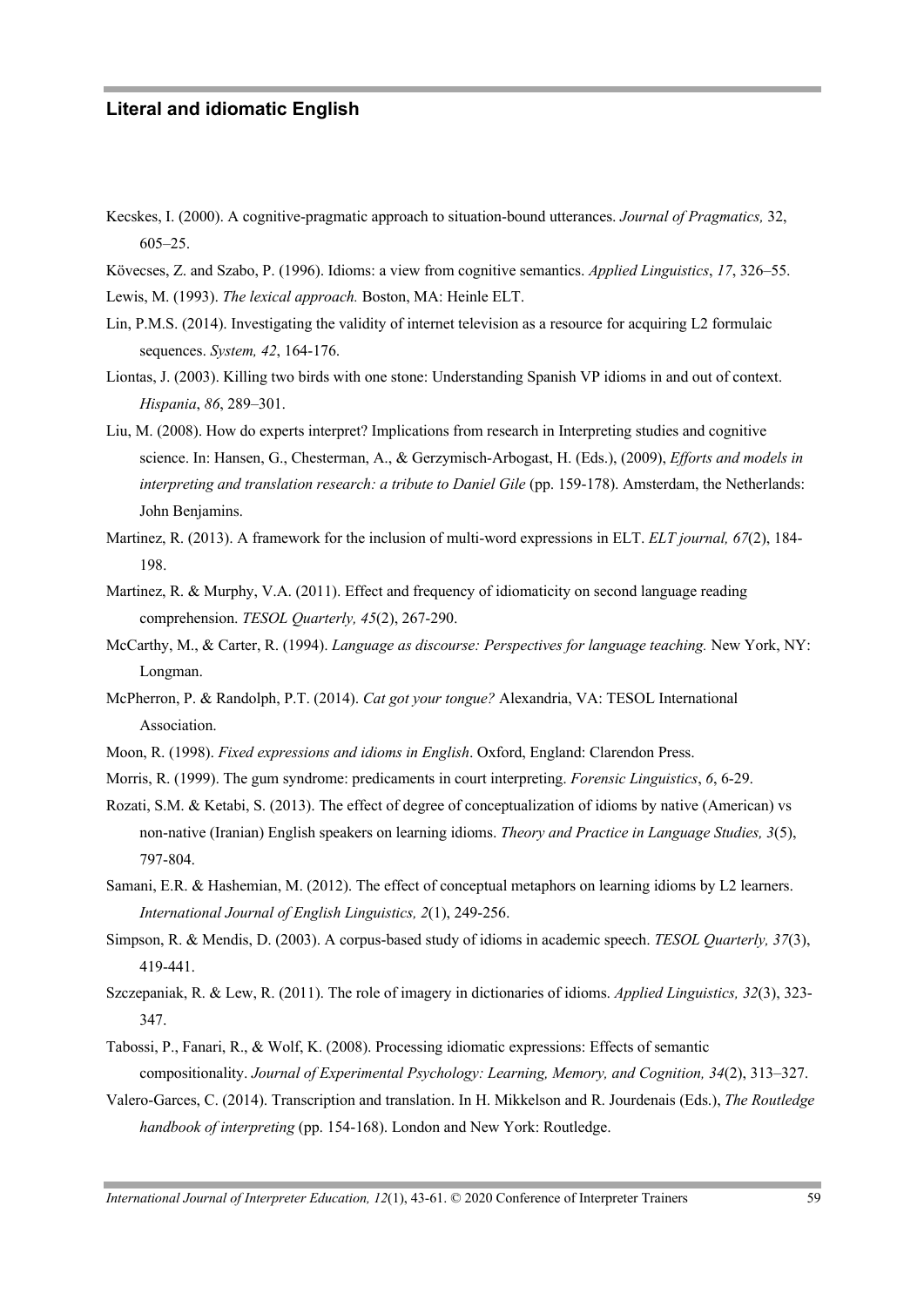Zheng, B. & Xiang, X. (2014). The impact of cultural background knowledge in the processing of metaphorical expressions. *Translation and Interpreting Studies, 8*(1), 5-24.

Zyzik. E. (2011). Second language idiom learning: The effects of lexical knowledge and pedagogical sequencing. *Language Teaching Research, 15*(4), 413–433.

# **Appendix 1**

|                                | Literal, idiomatic or both? (1), Answers |                  |                          |
|--------------------------------|------------------------------------------|------------------|--------------------------|
|                                | <b>Literal</b>                           | <b>Idiomatic</b> | <b>Both</b>              |
| from $A$ to $Z$                |                                          |                  | Possible, normally idiom |
| go from $A$ to $B$             |                                          |                  | Possible, normally idiom |
| do an about face               |                                          | Only idiom       |                          |
| be about face                  | Only literal                             |                  |                          |
| above and beyond               |                                          |                  | Possible, normally idiom |
| on somebody's account          |                                          |                  | Possible, normally idiom |
| on your own account            |                                          |                  | Possible, normally idiom |
| take something into account    |                                          | Only idiom       |                          |
| play your ace                  |                                          |                  | Possible, normally idiom |
| hold all the aces              |                                          |                  | Possible, normally idiom |
| an Achille's heel              |                                          | Only idiom       |                          |
| a sore heel                    | Only literal                             |                  |                          |
| caught somebody in the act     |                                          | Only idiom       |                          |
| caught somebody's act          | Only literal                             |                  |                          |
| cut the act                    |                                          | Only idiom       |                          |
| a piece of the action          |                                          | Only idiom       |                          |
| clean up your office           | Only literal                             |                  |                          |
| clean up your act              |                                          | Only idiom       |                          |
| be out of action               |                                          | Only idiom       |                          |
| not know somebody from Adam    |                                          | Only idiom       |                          |
| not know Adam                  | Only literal                             |                  |                          |
| be afraid of your own solution | Only literal                             |                  |                          |
| be afraid of your own shadow   |                                          |                  | Possible, normally idiom |
| be afraid of somebody          | Only literal                             |                  |                          |
| keep something afloat          |                                          |                  | Possible, normally idiom |

# **Appendix 2**

(Example) Read the short TV dialogue below and circle any idiomatic language you see, then paraphrase the idiomatic phrase(s) in the spaces provided:

*Michael Parkinson* interview with actor *Samuel Jackson* (28.1.08)

*MP*: How has acting helped you in life?